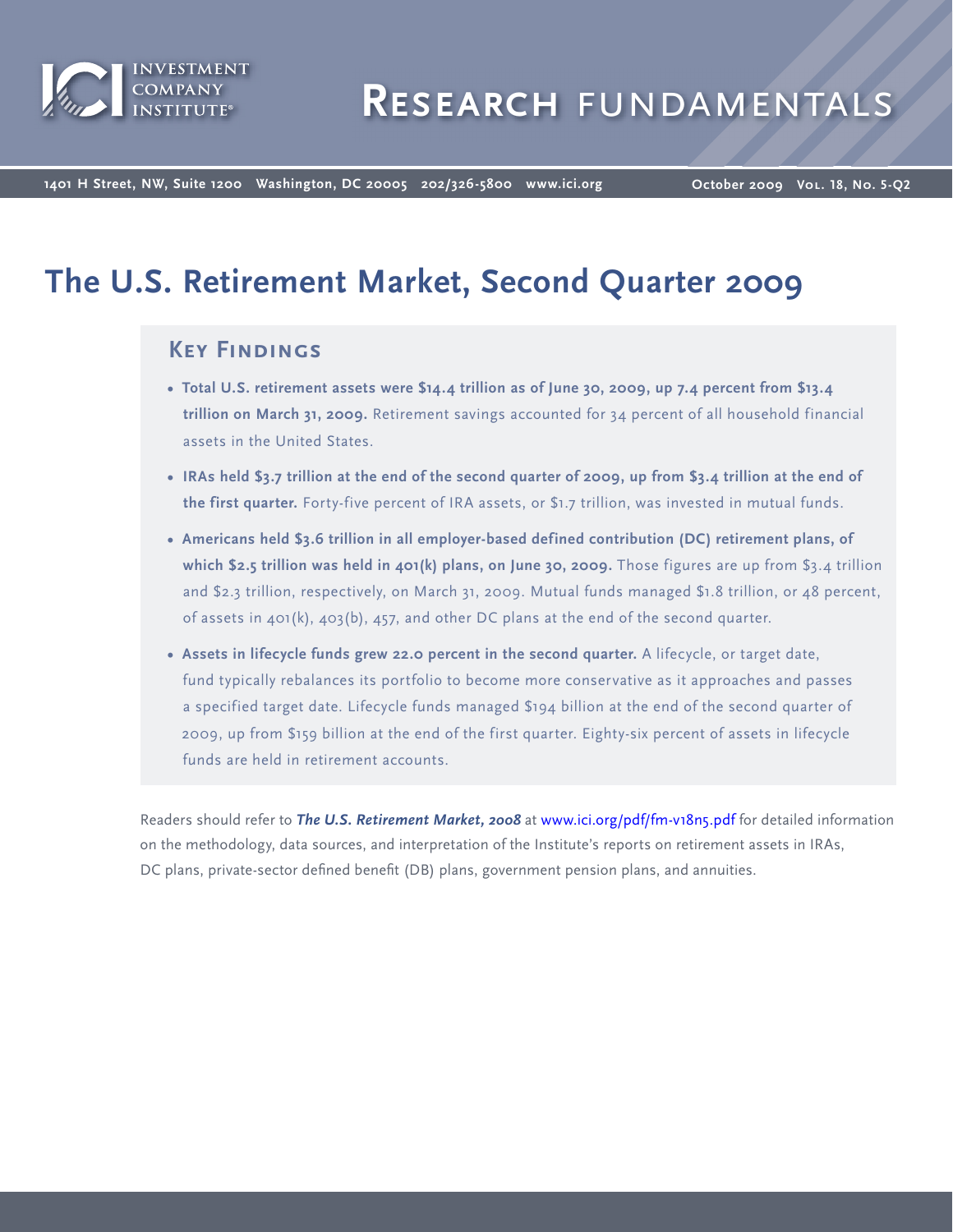#### **U.S. Retirement Assets**

*Trillions of dollars, end-of-period, 1998–2007, 2008:Q2–2009:Q2*



*1Annuities include all fixed and variable annuity reserves at life insurance companies less annuities held by IRAs, 403(b) plans, 457 plans, and private pension funds (including 401(k) plans).*

*2Federal pension plans include U.S. Treasury security holdings of the civil service retirement and disability fund, the military retirement fund, the judicial retirement funds, the Railroad Retirement Board, and the foreign service retirement and disability fund. These plans also include securities held in the National Railroad Retirement Investment Trust and Federal Employees Retirement System (FERS) Thrift Savings Plan (TSP).*

*3DC plans include 403(b) plans, 457 plans, and private employer-sponsored DC plans (including 401(k) plans).* 

*eData are estimated.*

*Note: Components may not add to the total because of rounding.*

*Sources: Investment Company Institute, Federal Reserve Board, National Association of Government Defined Contribution Administrators, American Council of Life Insurers, and Internal Revenue Service Statistics of Income Division*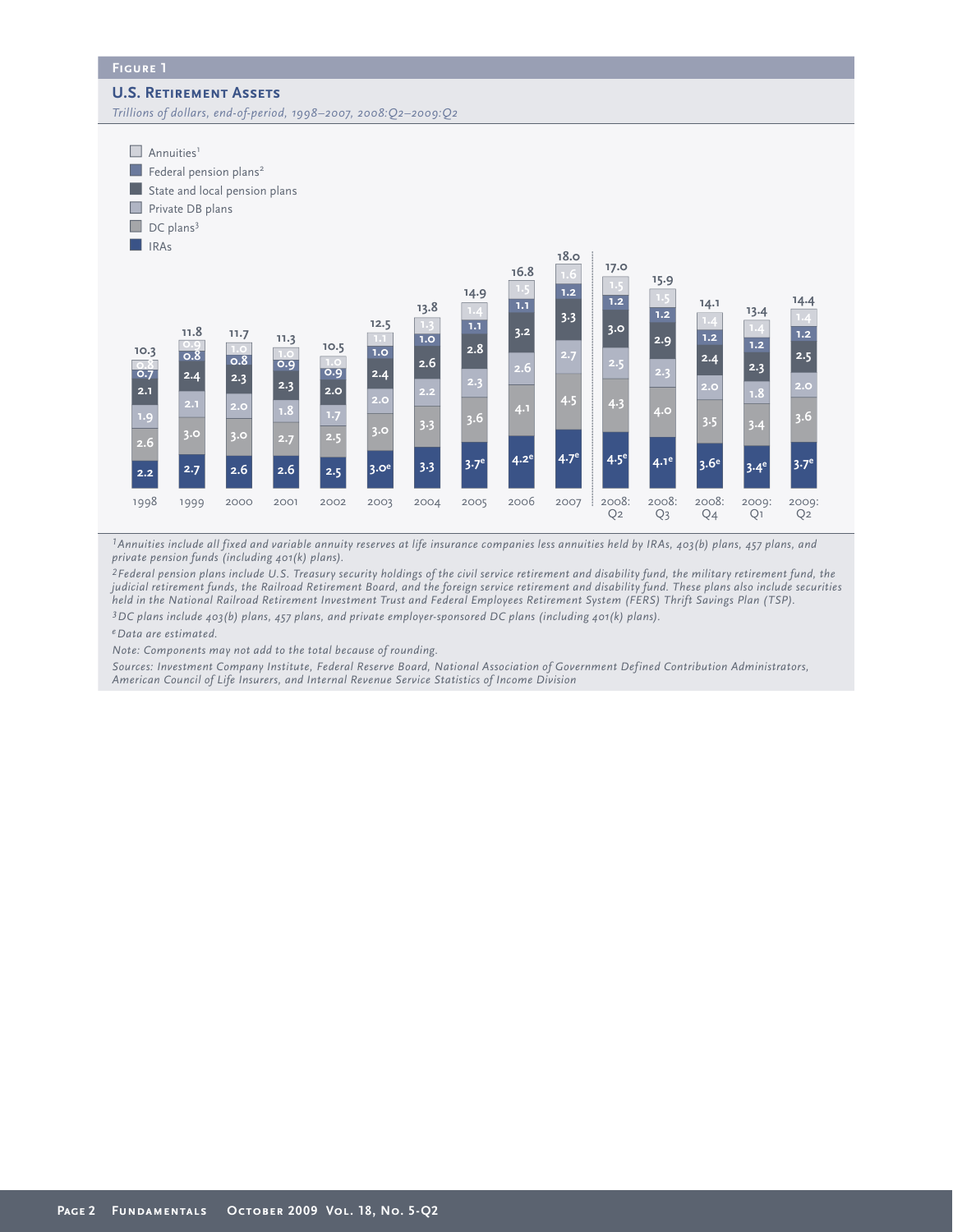#### **Equity and Bond Returns**

*Percent change in total return index, 1998–2008, 2008:Q2–2009:Q2*



*1The total return on equities reported is the S&P 500 index, which consists of 500 U.S. stocks chosen for market size, liquidity, and industry group representation.*

*2The total return on bonds reported is the Citigroup Broad Investment Grade Bond Index, which is a broad U.S. index consisting of treasuries, agency debt, corporate, noncorporate credit, mortgage-backed securities, and asset-backed securities. Sources: Investment Company Institute, Bloomberg, Standard & Poor's, and Citigroup*



*Sources: Investment Company Institute, Federal Reserve Board, National Association of Government Defined Contribution Administrators, American Council of Life Insurers, and Internal Revenue Service Statistics of Income Division*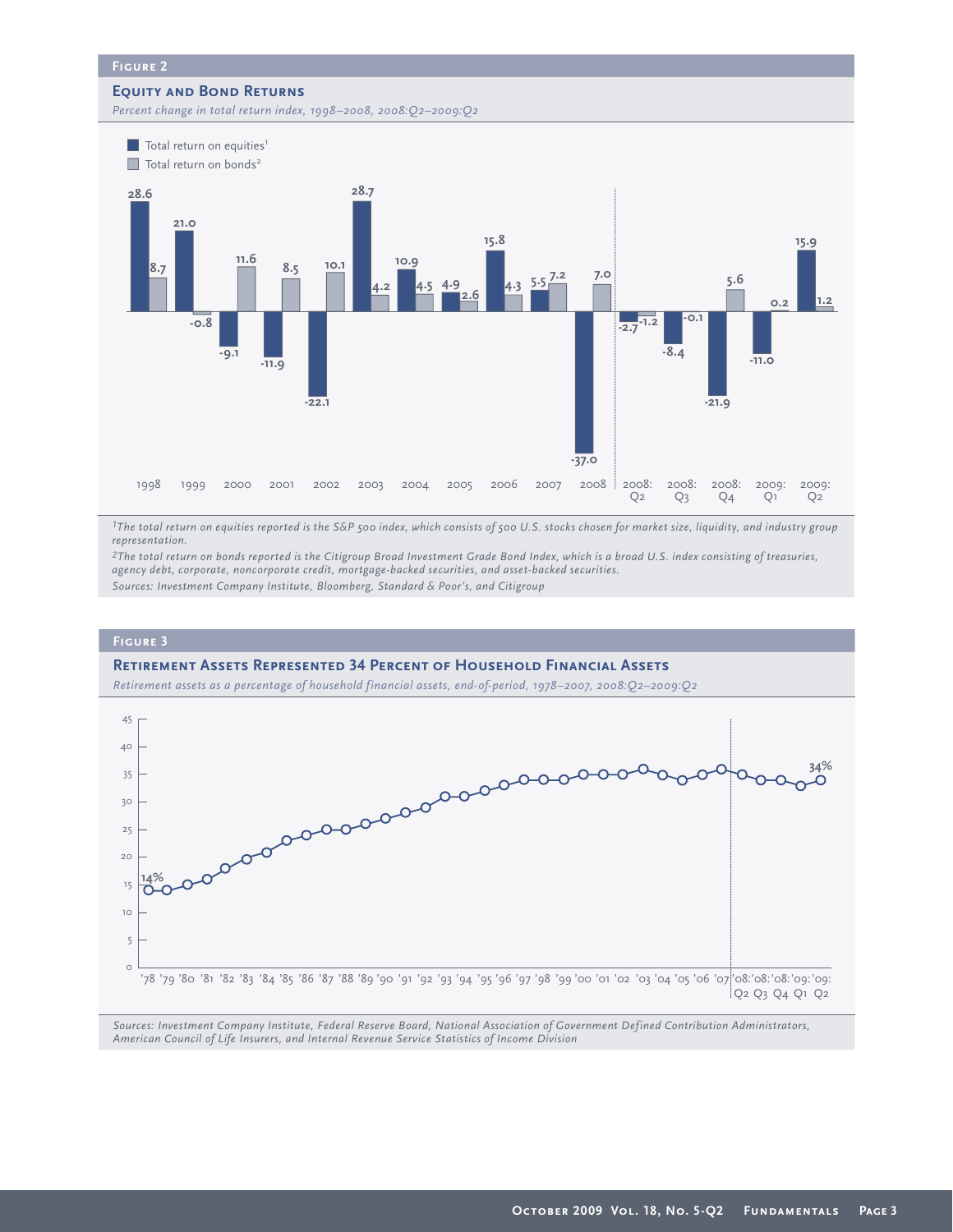#### **Figure 4**

#### **45 PERCENT OF IRA ASSETS INVESTED IN MUTUAL FUNDS**

*IRA assets by type of institution, end-of-period, 1990–2009:Q2*

|         | Mutual<br>funds      |                                 | <b>Bank and thrift</b><br>deposits <sup>1</sup> |                                 |                      | Life insurance<br>comparies <sup>2</sup> | Securities held in<br>brokerage accounts <sup>3</sup> | Total                           |                      |
|---------|----------------------|---------------------------------|-------------------------------------------------|---------------------------------|----------------------|------------------------------------------|-------------------------------------------------------|---------------------------------|----------------------|
|         | Assets<br>(billions) | Share <sup>4</sup><br>(percent) | Assets<br>(billions)                            | Share <sup>4</sup><br>(percent) | Assets<br>(billions) | Share <sup>4</sup><br>(percent)          | Assets<br>(billions)                                  | Share <sup>4</sup><br>(percent) | assets<br>(billions) |
| 1990    | \$140                | 22%                             | \$266                                           | 42%                             | \$40                 | 6%                                       | \$190                                                 | 30%                             | \$636                |
| 1991    | 188                  | 24                              | 283                                             | 36                              | 45                   | 6                                        | 260                                                   | 34                              | 776                  |
| 1992    | 237                  | 27                              | 275                                             | 32                              | 50                   | 6                                        | 311                                                   | 36                              | 873                  |
| 1993    | 321                  | 32                              | 263                                             | 26                              | 62                   | 6                                        | 347                                                   | 35                              | 993                  |
| 1994    | 348                  | 33                              | 255                                             | 24                              | 70                   | $\overline{7}$                           | 383                                                   | 36                              | 1,056                |
| 1995    | 474                  | 37                              | 261                                             | 20                              | 81                   | 6                                        | 472                                                   | 37                              | 1,288                |
| 1996    | 595                  | 41                              | 259                                             | 18                              | 92                   | $6\,$                                    | 521                                                   | 36                              | 1,467                |
| 1997    | 780                  | 45                              | 254                                             | 15                              | 136                  | 8                                        | 558                                                   | 32                              | 1,728                |
| 1998    | 982                  | 46                              | 249                                             | 12                              | 157                  | $\overline{7}$                           | 762                                                   | 35                              | 2,150                |
| 1999    | 1,277                | 48                              | 243                                             | $\mathsf 9$                     | 203                  | $\,$ 8 $\,$                              | 928                                                   | 35                              | 2,651                |
| 2000    | 1,250                | 48                              | 250                                             | 10                              | 203                  | $\,8\,$                                  | 927                                                   | 35                              | 2,629                |
| 2001    | 1,177                | 45                              | 255                                             | 10                              | 211                  | $\,$ 8 $\,$                              | 977                                                   | 37                              | 2,619                |
| 2002    | 1,045                | 41                              | 263                                             | 10                              | 268                  | 11                                       | 957                                                   | 38                              | 2,533                |
| 2003    | 1,327                | 44                              | 268                                             | $\mathsf 9$                     | 285                  | 10                                       | $1,113^e$                                             | 37                              | $2,993^e$            |
| 2004    | 1,521                | 46                              | 269                                             | $\,$ 8 $\,$                     | 282                  | $\overline{9}$                           | 1,226                                                 | 37                              | 3,299                |
| 2005    | 1,701                | 47                              | 278                                             | $\,$ 8 $\,$                     | 308                  | $\,$ 8 $\,$                              | $1,365^e$                                             | 37                              | $3,652^e$            |
| 2006    | 2,029                | 48                              | 313                                             | $\overline{7}$                  | 318                  | $8\,$                                    | $1,561^e$                                             | 37                              | $4,220^e$            |
| 2007:Q1 | 2,098                | 48                              | 320                                             | $\overline{7}$                  | 319 <sup>e</sup>     | $\overline{7}$                           | $1,609^e$                                             | 37                              | $4,346^e$            |
| 2007:Q2 | 2,235                | 49                              | 328                                             | $7\overline{ }$                 | 325 <sup>e</sup>     | $\overline{7}$                           | $1,715^e$                                             | 37                              | $4,602^e$            |
| 2007:Q3 | 2,321                | 49                              | 333                                             | $\overline{7}$                  | 327 <sup>e</sup>     | $\overline{7}$                           | $1,780^e$                                             | 37                              | $4,760^e$            |
| 2007:04 | 2,305                | 49                              | 340                                             | $\overline{7}$                  | 325 <sup>e</sup>     | $\overline{7}$                           | $1,766^e$                                             | 37                              | $4,736^e$            |
| 2008:Q1 | 2,164                | 48                              | 351                                             | $\,$ 8 $\,$                     | 321 <sup>e</sup>     | $\overline{7}$                           | $1,673^e$                                             | 37                              | $4,510^e$            |
| 2008:Q2 | 2,154                | 48                              | 359                                             | 8                               | 320 <sup>e</sup>     | $\overline{7}$                           | $1,668^e$                                             | 37                              | $4,502^e$            |
| 2008:Q3 | 1,924                | 47                              | 370                                             | $\overline{9}$                  | 322 <sup>e</sup>     | $\,$ 8 $\,$                              | $1,497^e$                                             | 36                              | $4,114^e$            |
| 2008:O4 | 1,592                | 45                              | 391                                             | 11                              | 310 <sup>e</sup>     | 9                                        | $1,279^e$                                             | 36                              | $3,572^e$            |
| 2009:O1 | 1,496                | 44                              | 410                                             | 12                              | 309 <sup>e</sup>     | 9                                        | $1,205^e$                                             | 35                              | $3,421^e$            |
| 2009:Q2 | 1,684                | 45                              | 424                                             | 11                              | 308 <sup>e</sup>     | 8                                        | $1,323^e$                                             | 35                              | $3,739^e$            |

*1Bank and thrift deposits include Keogh deposits.* 

*2Life insurance company IRA assets are annuities held by IRAs, excluding variable annuity mutual fund IRA assets, which are included in mutual funds.* 

*3Securities held in brokerage accounts exclude mutual fund assets held through brokerage accounts, which are included in mutual funds.*

*4Share is the percentage of total IRA assets.* 

*eData are estimated.*

*Note: Components may not add to the total because of rounding.* 

*Sources: Investment Company Institute, Federal Reserve Board, American Council of Life Insurers, and Internal Revenue Service Statistics of Income Division*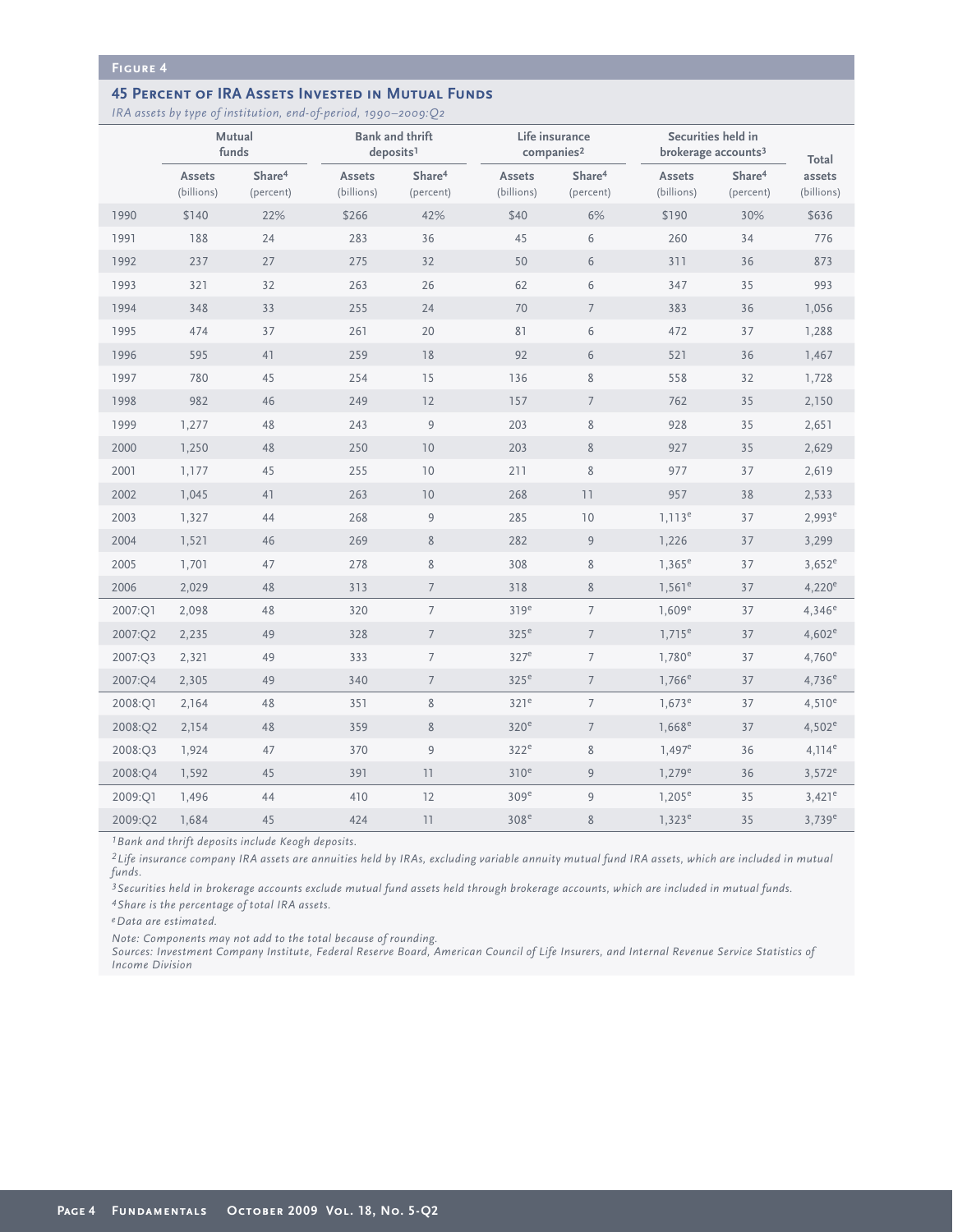## **47 MILLION HOUSEHOLDS OWNED IRAS**

*May 2008*

|                        | Year created                                         | Number of U.S. households<br>with type of IRA, 2008 | Percentage of U.S. households<br>with type of IRA, 2008 |
|------------------------|------------------------------------------------------|-----------------------------------------------------|---------------------------------------------------------|
| <b>Traditional IRA</b> | 1974<br>(Employee Retirement Income<br>Security Act) | 37.5 million                                        | 32.1%                                                   |
| <b>SEP IRA</b>         | 1978<br>(Revenue Act)                                |                                                     |                                                         |
| <b>SAR-SEP IRA</b>     | 1986<br>(Tax Reform Act)                             | 10.0 million                                        | 8.6%                                                    |
| <b>SIMPLE IRA</b>      | 1996<br>(Small Business Job Protection Act)          |                                                     |                                                         |
| Roth IRA               | 1997<br>(Taxpayer Relief Act)                        | 18.6 million                                        | 15.9%                                                   |
| Any IRA                |                                                      | 47.3 million                                        | 40.5%                                                   |

*Note: Households may hold more than one type of IRA.*

*Sources: Investment Company Institute and U.S. Census Bureau (*Fundamentals*, "The Role of IRAs in U.S. Households' Saving for Retirement, 2008" [www.ici.org/pdf/fm-v18n1.pdf ])* 

#### **Figure 6**

#### **MOST IRA ASSETS HELD IN TRADITIONAL IRAS**

*IRA assets by type, year-end, 1998–2008*

|      |                          | $\ldots$ . assers $\sigma$ $\uparrow$ $\uparrow$ $\uparrow$ $\sigma$ , $\uparrow$ $\sigma$ $\ldots$ , $\lceil \cdot \rceil$ $\lceil \cdot \rceil$ $\lceil \cdot \rceil$ |                      |                                 |                      |                                 |                      |                                 |                                   |  |
|------|--------------------------|-------------------------------------------------------------------------------------------------------------------------------------------------------------------------|----------------------|---------------------------------|----------------------|---------------------------------|----------------------|---------------------------------|-----------------------------------|--|
|      | Traditional <sup>1</sup> |                                                                                                                                                                         |                      | <b>SEP and SAR-SEP</b>          |                      | Roth <sup>2</sup>               |                      | <b>SIMPLE</b>                   | Total                             |  |
|      | Assets<br>(billions)     | Share <sup>3</sup><br>(percent)                                                                                                                                         | Assets<br>(billions) | Share <sup>3</sup><br>(percent) | Assets<br>(billions) | Share <sup>3</sup><br>(percent) | Assets<br>(billions) | Share <sup>3</sup><br>(percent) | assets <sup>4</sup><br>(billions) |  |
| 1998 | \$1,974                  | 92%                                                                                                                                                                     | \$115                | 5%                              | \$57                 | 3%                              | \$4                  | $(\star)$                       | \$2,150                           |  |
| 1999 | 2,423                    | 91                                                                                                                                                                      | 143                  | 5                               | 76                   | $\overline{3}$                  | 9                    | $(\star)$                       | 2,651                             |  |
| 2000 | 2,407                    | 92                                                                                                                                                                      | 134                  | 5                               | 78                   | $\overline{3}$                  | 10                   | $(\star)$                       | 2,629                             |  |
| 2001 | 2,395                    | 91                                                                                                                                                                      | 131                  | 5                               | 79                   | 3                               | 14                   | 1%                              | 2,619                             |  |
| 2002 | 2,322                    | 92                                                                                                                                                                      | 117                  | 5                               | 78                   | $\overline{3}$                  | 16                   |                                 | 2,533                             |  |
| 2003 | $2,719^e$                | 91                                                                                                                                                                      | 145 <sup>e</sup>     | 5                               | 106 <sup>e</sup>     | $\overline{4}$                  | 23 <sup>e</sup>      | т                               | $2,993^e$                         |  |
| 2004 | 2,957                    | 90                                                                                                                                                                      | 169                  | 5                               | 140                  | $\overline{4}$                  | 34                   |                                 | 3,299                             |  |
| 2005 | $3,259^e$                | 89                                                                                                                                                                      | 191 <sup>e</sup>     | 5                               | 160 <sup>e</sup>     | $\overline{4}$                  | $42^e$               |                                 | $3,652^e$                         |  |
| 2006 | $3,749^e$                | 89                                                                                                                                                                      | 223 <sup>e</sup>     | 5                               | 195 <sup>e</sup>     | 5                               | 53 <sup>e</sup>      |                                 | $4,220^e$                         |  |
| 2007 | 4.197 <sup>e</sup>       | 89                                                                                                                                                                      | 253 <sup>e</sup>     | 5                               | 225 <sup>e</sup>     | 5                               | 61 <sup>e</sup>      | п                               | $4,736^e$                         |  |
| 2008 | $3,183^e$                | 89                                                                                                                                                                      | 180 <sup>e</sup>     | 5                               | 165 <sup>e</sup>     | 5                               | 44 <sup>e</sup>      |                                 | $3,572^e$                         |  |

*1Traditional IRAs include contributory and rollover IRAs.* 

*2Roth IRAs include contributory and conversion Roth IRAs.* 

*3Share is the percentage of total IRA assets.*

*4Education IRAs were renamed Coverdell Education Savings Accounts (ESAs) in July 2001 and are not included in total IRA assets.*

*(\*) = less than 0.5 percent*

*eData are estimated.*

*Note: Components may not add to the total because of rounding.*

*Sources: Investment Company Institute and Internal Revenue Service Statistics of Income Division*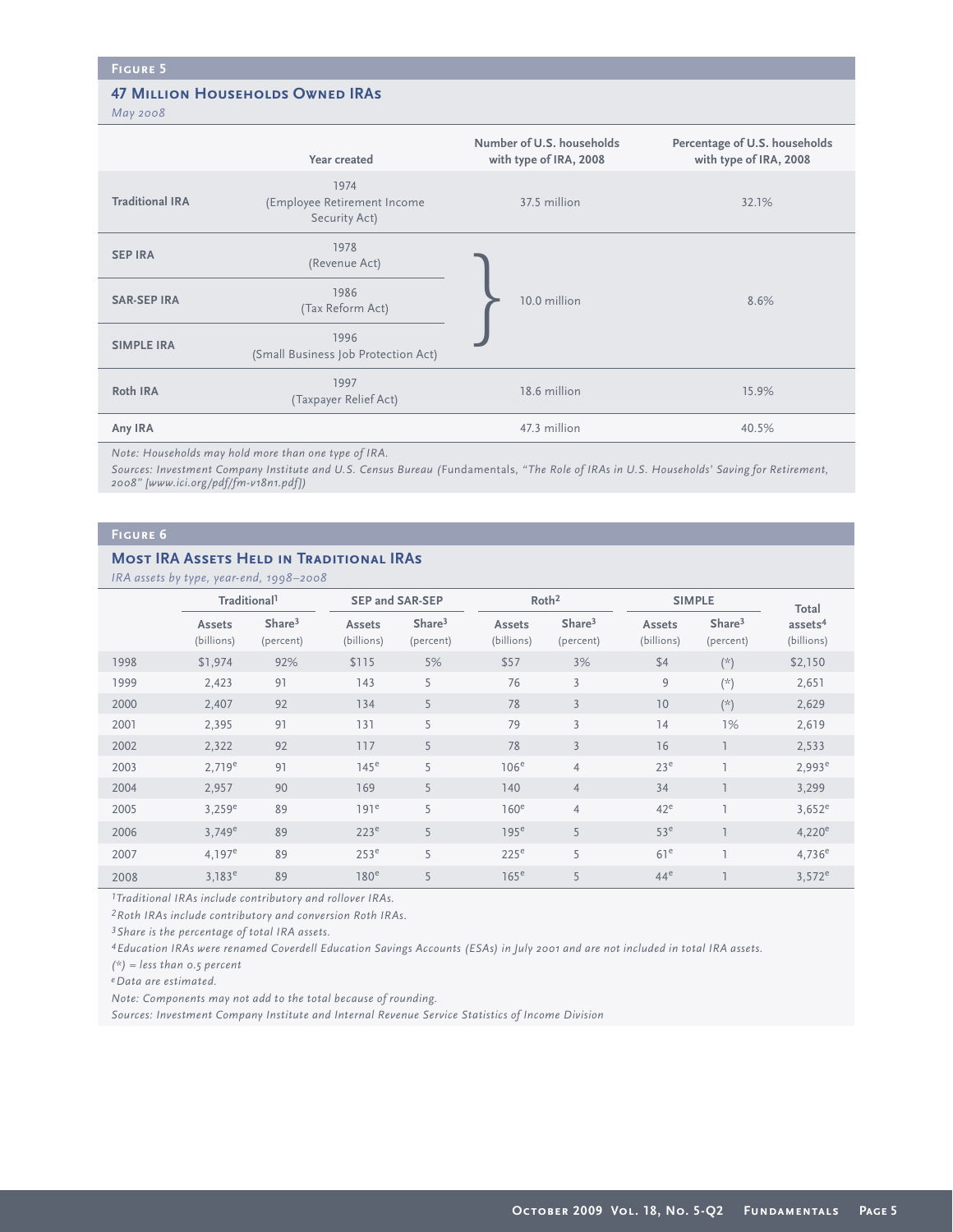#### **Figure 7**

## **ROLLOVERS GENERATE A SIGNIFICANT PORTION OF FLOWS INTO TRADITIONAL IRAS**

*Billions of dollars, 1996–2008*

|      |                            |                        | <b>Traditional IRAs</b>  |                                         |                                                           |
|------|----------------------------|------------------------|--------------------------|-----------------------------------------|-----------------------------------------------------------|
|      | Contributions <sup>1</sup> | Rollovers <sup>2</sup> | Withdrawals <sup>3</sup> | Total assets <sup>4</sup><br>(year-end) | Of which:<br>assets held in<br>mutual funds<br>(year-end) |
| 1996 | \$14.1                     | \$114.0                | \$45.5                   | N/A                                     | \$563                                                     |
| 1997 | 15.0                       | 121.5                  | 55.2                     | $$1,642^e$                              | 735                                                       |
| 1998 | 11.9                       | 160.0                  | 74.1                     | 1,974                                   | 890                                                       |
| 1999 | 10.3                       | 199.9                  | 87.1                     | 2,423                                   | 1,142                                                     |
| 2000 | 10.0                       | 225.6                  | 99.0                     | 2,407                                   | 1,113                                                     |
| 2001 | 9.2                        | 187.8                  | 94.3                     | 2,395                                   | 1,045                                                     |
| 2002 | 12.4                       | 204.4                  | 88.2                     | 2,322                                   | 919                                                       |
| 2003 | 12.3 <sup>e</sup>          | $205.0^e$              | 88.3                     | $2,719^e$                               | 1,155                                                     |
| 2004 | 12.6                       | 214.9                  | 101.7                    | 2,957                                   | 1,315                                                     |
| 2005 | N/A                        | N/A                    | 112.3                    | $3,259^e$                               | 1,460                                                     |
| 2006 | N/A                        | N/A                    | 124.7                    | $3,749^e$                               | 1,732                                                     |
| 2007 | N/A                        | N/A                    | 148.0                    | $4,197^e$                               | 1,960                                                     |
| 2008 | N/A                        | N/A                    | N/A                      | $3,183^e$                               | 1,356                                                     |

*1Contributions include both deductible and nondeductible contributions to traditional IRAs.*

*2Rollovers are primarily from employer-sponsored retirement plans.* 

*3Withdrawals consist of taxable IRA distributions reported on Form 1040, which have been primarily from traditional IRAs.*

*4Total assets are the fair market value of assets at year-end.*

*eData are estimated.*

*N/A = not available*

*Sources: Investment Company Institute and Internal Revenue Service Statistics of Income Division*

#### **Figure 8**

#### **Employer-Based Savings Are the Source of Half of IRA Assets**

*Percentage of total IRA assets, year-end 2007*



*1Employer-sponsored IRAs include SEP, SAR-SEP, and SIMPLE IRA assets.*

*2Traditional rollover IRA assets include all assets contained in IRA accounts classified as rollover IRAs as estimated from the Federal Reserve Board Survey of Consumer Finances.*

*Note: Components do not add to 100 percent because of rounding.*

*Sources: Internal Revenue Service Statistics of Income Division and Investment Company Institute tabulations of Federal Reserve Board Survey of Consumer Finances*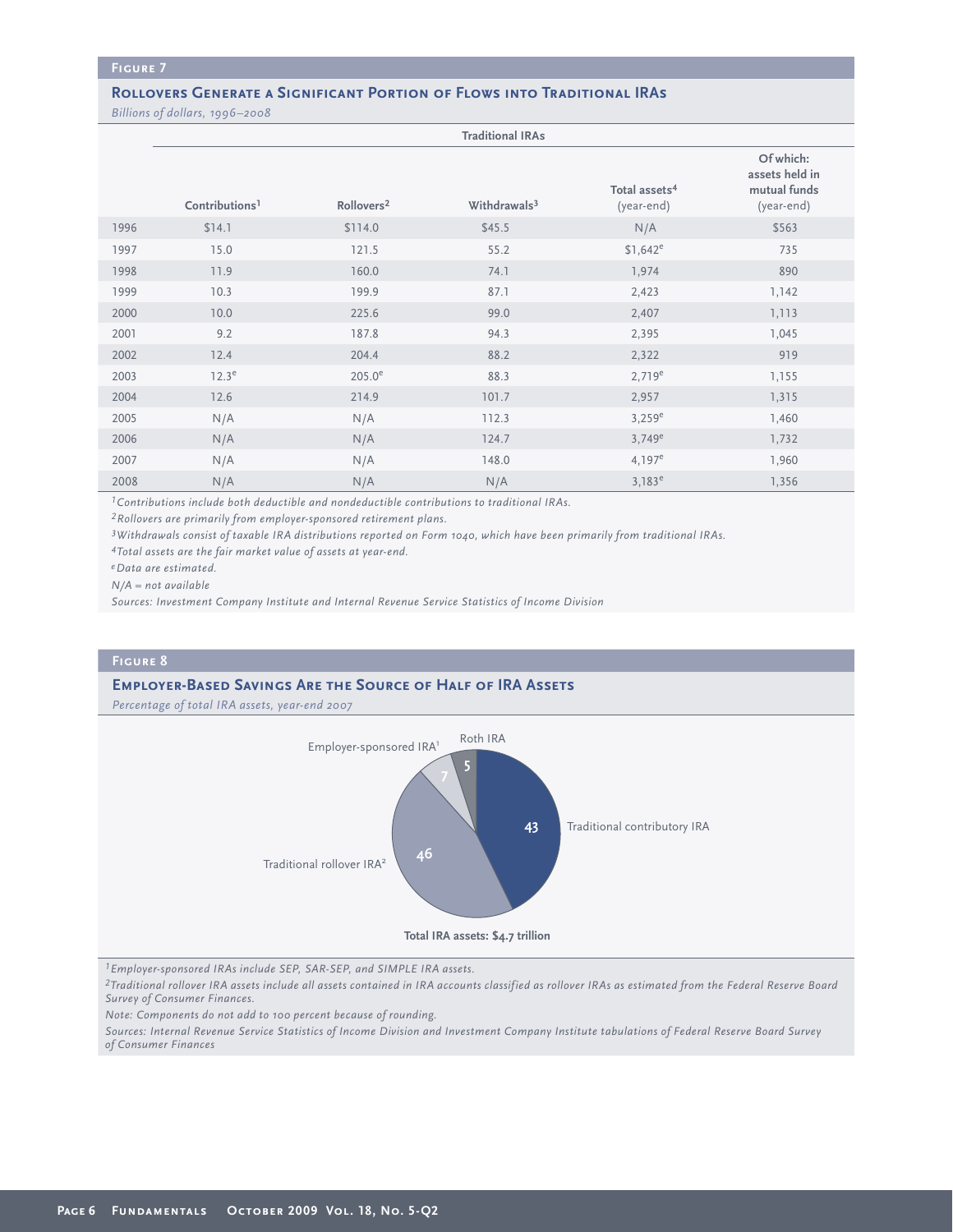#### **Figure 9**

**DEFINED CONTRIBUTION PLAN ASSETS AND AMOUNTS HELD IN MUTUAL FUNDS** *Billions of dollars, end-of-period, 1998–2007, 2008:Q2–2009:Q2*



*\*Other DC plans include Keoghs and other DC plans (profit-sharing, thrift-savings, stock bonus, and money purchase) without 401(k) features. eData are estimated.*

*Note: Components may not add to the total because of rounding.*

*Sources: Investment Company Institute, Federal Reserve Board, National Association of Government Defined Contribution Administrators, and American Council of Life Insurers*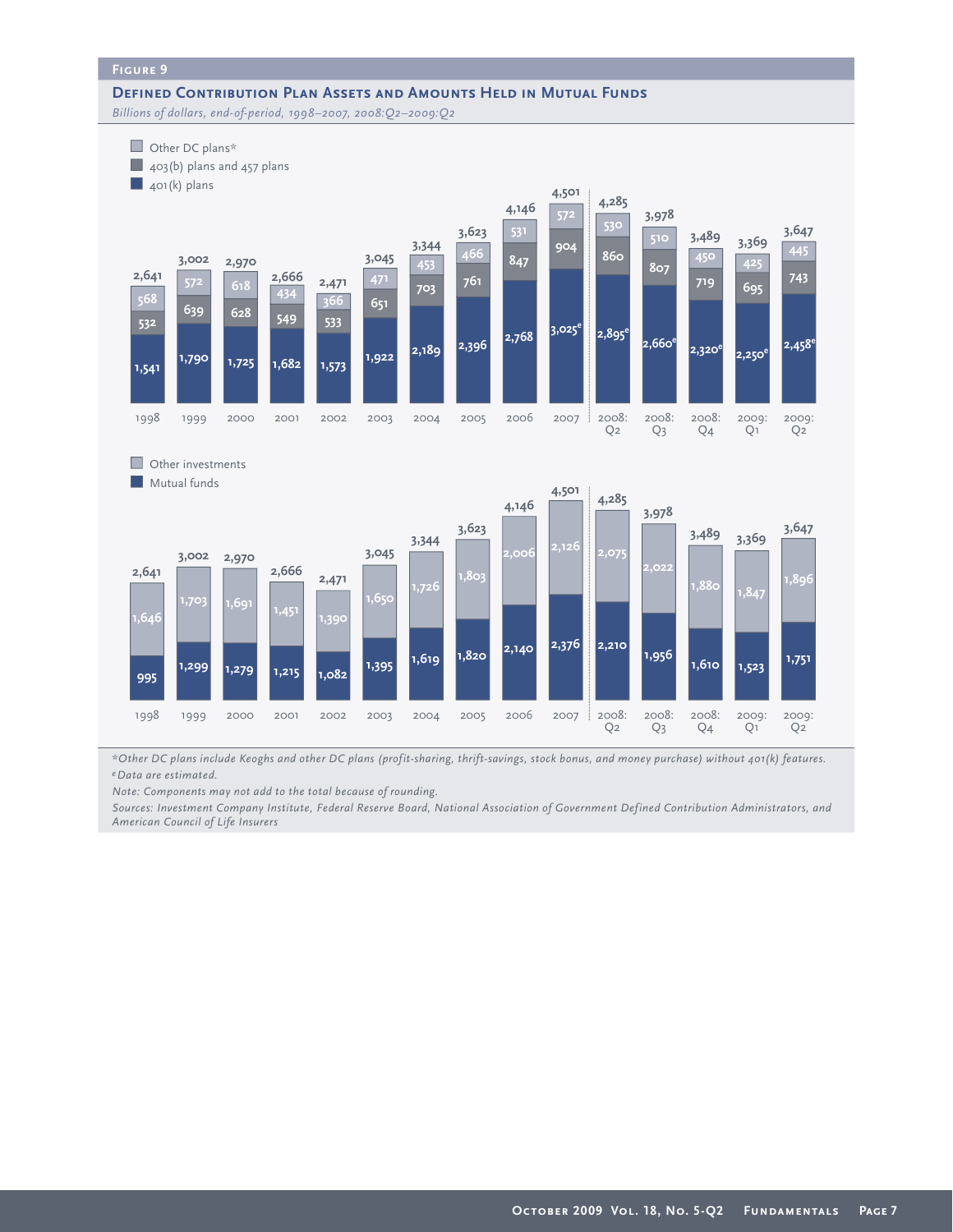#### **DEFINED CONTRIBUTION PLANS HOLD SIGNIFICANT MUTUAL FUND ASSETS** *Billions of dollars, end-of-period, 1998–2007, 2008:Q2–2009:Q2*

 $\Box$  Other investments **Mutual funds** 





2009: Q2

**1,259**

**2,458e**

2009: Q1

**1,090**

**1,160**

**2,250e**

2008: Q4

**1,144**

**1,176**

**2,320e**

Q3

**457 plans**



*eData are estimated.*

*Note: Components may not add to the total because of rounding.*

*Sources: Investment Company Institute, Federal Reserve Board, National Association of Government Defined Contribution Administrators, and American Council of Life Insurers*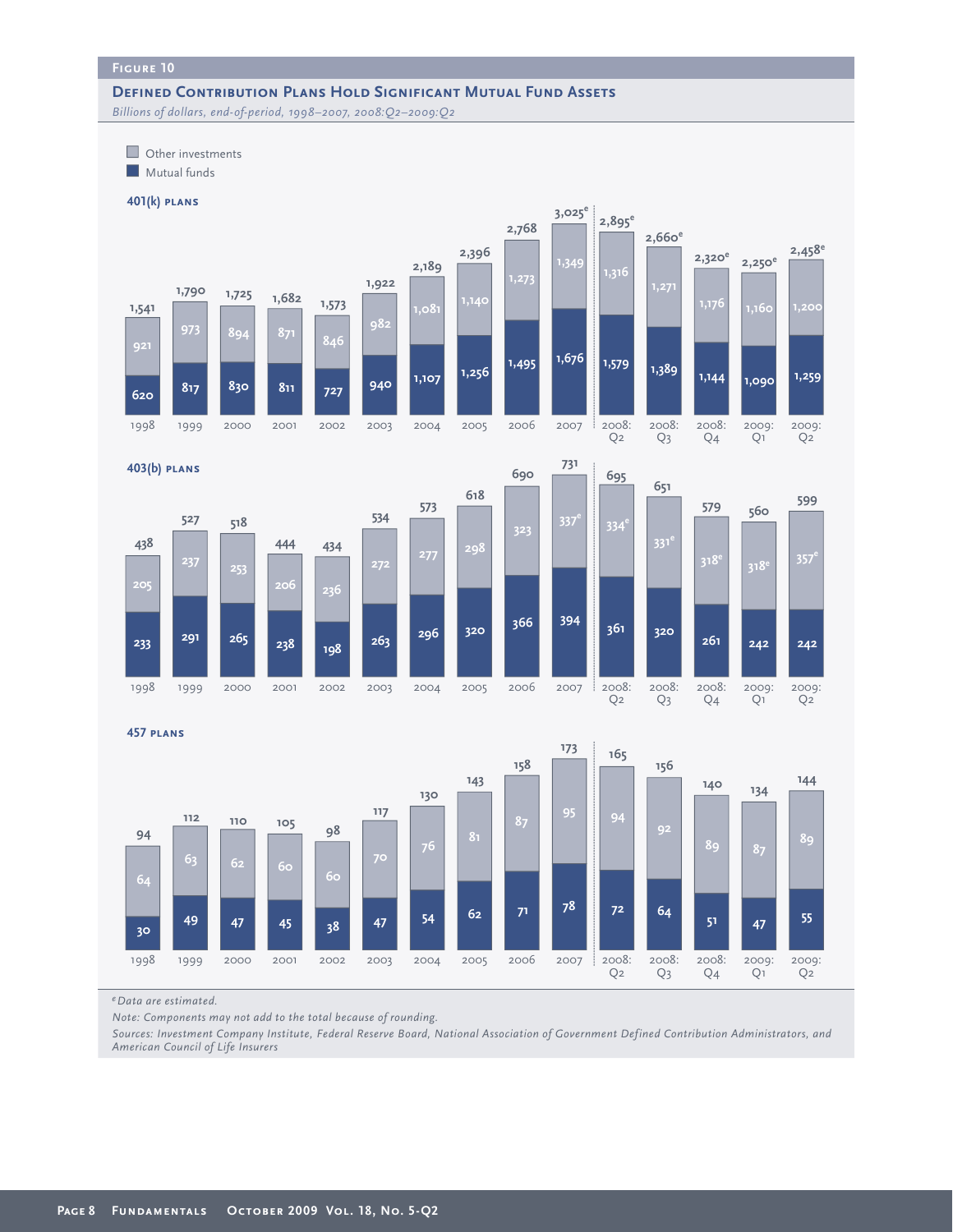#### **Figure 11**

## **403(b) Plan Assets and Share of Total 403(b) Plan Assets by Institution**

*End-of-period, 1996–2009:Q2*

|         |                      | Life insurance companies <sup>1</sup> |                      | VA mutual funds                 |                      | Non-VA mutual funds             | Total                |  |
|---------|----------------------|---------------------------------------|----------------------|---------------------------------|----------------------|---------------------------------|----------------------|--|
|         | Assets<br>(billions) | Share <sup>2</sup><br>(percent)       | Assets<br>(billions) | Share <sup>2</sup><br>(percent) | Assets<br>(billions) | Share <sup>2</sup><br>(percent) | assets<br>(billions) |  |
| 1996    | \$208 <sup>e</sup>   | 58%                                   | \$103                | 29%                             | \$45                 | 13%                             | \$357                |  |
| 1997    | 238 <sup>e</sup>     | 56                                    | 129                  | 30                              | 59                   | 14                              | 426                  |  |
| 1998    | 205                  | 47                                    | 158                  | 36                              | 75                   | 17                              | 438                  |  |
| 1999    | 237                  | 45                                    | 190                  | 36                              | 100                  | 19                              | 527                  |  |
| 2000    | 253                  | 49                                    | 173                  | 33                              | 92                   | 18                              | 518                  |  |
| 2001    | 206                  | 46                                    | 149                  | 34                              | 89                   | 20                              | 444                  |  |
| 2002    | 236                  | 54                                    | 120                  | 28                              | 79                   | 18                              | 434                  |  |
| 2003    | 272                  | 51                                    | 157                  | 29                              | 105                  | 20                              | 534                  |  |
| 2004    | 277                  | 48                                    | 175                  | 31                              | 121                  | 21                              | 573                  |  |
| 2005    | 298                  | 48                                    | 185                  | 30                              | 135                  | 22                              | 618                  |  |
| 2006    | 323                  | 47                                    | 210                  | 30                              | 156                  | 23                              | 690                  |  |
| 2007:Q1 | 325 <sup>e</sup>     | 47                                    | 215                  | 31                              | 159                  | 23                              | 699                  |  |
| 2007:Q2 | 332 <sup>e</sup>     | 46                                    | 225                  | 31                              | 171                  | 23                              | 728                  |  |
| 2007:Q3 | 336 <sup>e</sup>     | 45                                    | 229                  | 31                              | 175                  | 24                              | 740                  |  |
| 2007:Q4 | 337 <sup>e</sup>     | 46                                    | 221                  | 30                              | 173                  | 24                              | 731                  |  |
| 2008:Q1 | 334 <sup>e</sup>     | 48                                    | 202                  | 29                              | 159                  | 23                              | 696                  |  |
| 2008:Q2 | 334 <sup>e</sup>     | 48                                    | 199                  | 29                              | 161                  | 23                              | 695                  |  |
| 2008:Q3 | 331 <sup>e</sup>     | 51                                    | 178                  | 27                              | 143                  | 22                              | 651                  |  |
| 2008:O4 | 318 <sup>e</sup>     | 55                                    | 144                  | 25                              | 118                  | 20                              | 579                  |  |
| 2009:Q1 | 318 <sup>e</sup>     | 57                                    | 133                  | 24                              | 110                  | 20                              | 560                  |  |
| 2009:Q2 | 321 <sup>e</sup>     | 54                                    | 151                  | 25                              | 126                  | 21                              | 599                  |  |

*1Annuities held by 403(b) plans exclude variable annuity (VA) mutual fund 403(b) assets.*

*2Share is the percentage of total 403(b) plan assets.*

*eData are estimated.*

*Note: Components may not add to the total because of rounding.*

*Sources: Investment Company Institute, American Council of Life Insurers, and Federal Reserve Board*

#### **Figure 12**

#### **Majority of Mutual Fund Retirement Assets Invested in Stocks**

*Mutual fund retirement assets by type of fund, billions of dollars, 2009:Q2*

|                                                               |         | Equity   |         |                     |             | Money          |         |
|---------------------------------------------------------------|---------|----------|---------|---------------------|-------------|----------------|---------|
|                                                               | Total   | Domestic | Foreign | Hybrid <sup>1</sup> | <b>Bond</b> | market         | Total   |
| <b>Retirement accounts</b>                                    | \$1,921 | \$1,486  | \$435   | \$577               | \$498       | \$439          | \$3,435 |
| <b>IRAs</b>                                                   | 894     | 688      | 205     | 258                 | 271         | 262            | 1,684   |
| DC plans                                                      | 1,027   | 798      | 229     | 319                 | 227         | 177            | 1,751   |
| $401(k)$ plans                                                | 729     | 549      | 180     | 257                 | 157         | 116            | 1,259   |
| $403(b)$ plans                                                | 188     | 163      | 25      | 34                  | 29          | 26             | 278     |
| 457 plans                                                     | 35      | 28       | 7       | 10                  | 7           | $\overline{2}$ | 55      |
| Other DC plans <sup>2</sup>                                   | 75      | 57       | 18      | 18                  | 34          | 33             | 160     |
| VA mutual funds (outside of retirement accounts) <sup>3</sup> | 478     | 370      | 108     | 51                  | 164         | 49             | 742     |
| Total                                                         | 2,399   | 1,856    | 543     | 628                 | 662         | 488            | 4,177   |

*1Hybrid funds invest in a mix of equities and fixed-income securities.The bulk of lifecycle and lifestyle funds is counted in this category. 2Other DC plans include Keoghs and other DC plans (profit-sharing, thrift-savings, stock bonus, and money purchase) without 401(k) features. 3Some of the VA mutual fund assets may be assets held in variable life insurance policies, which are not counted as part of the U.S. retirement market. ICI is not able to separately identify the portion of VA mutual fund assets contained in these policies. Note: Components may not add to the totals because of rounding.*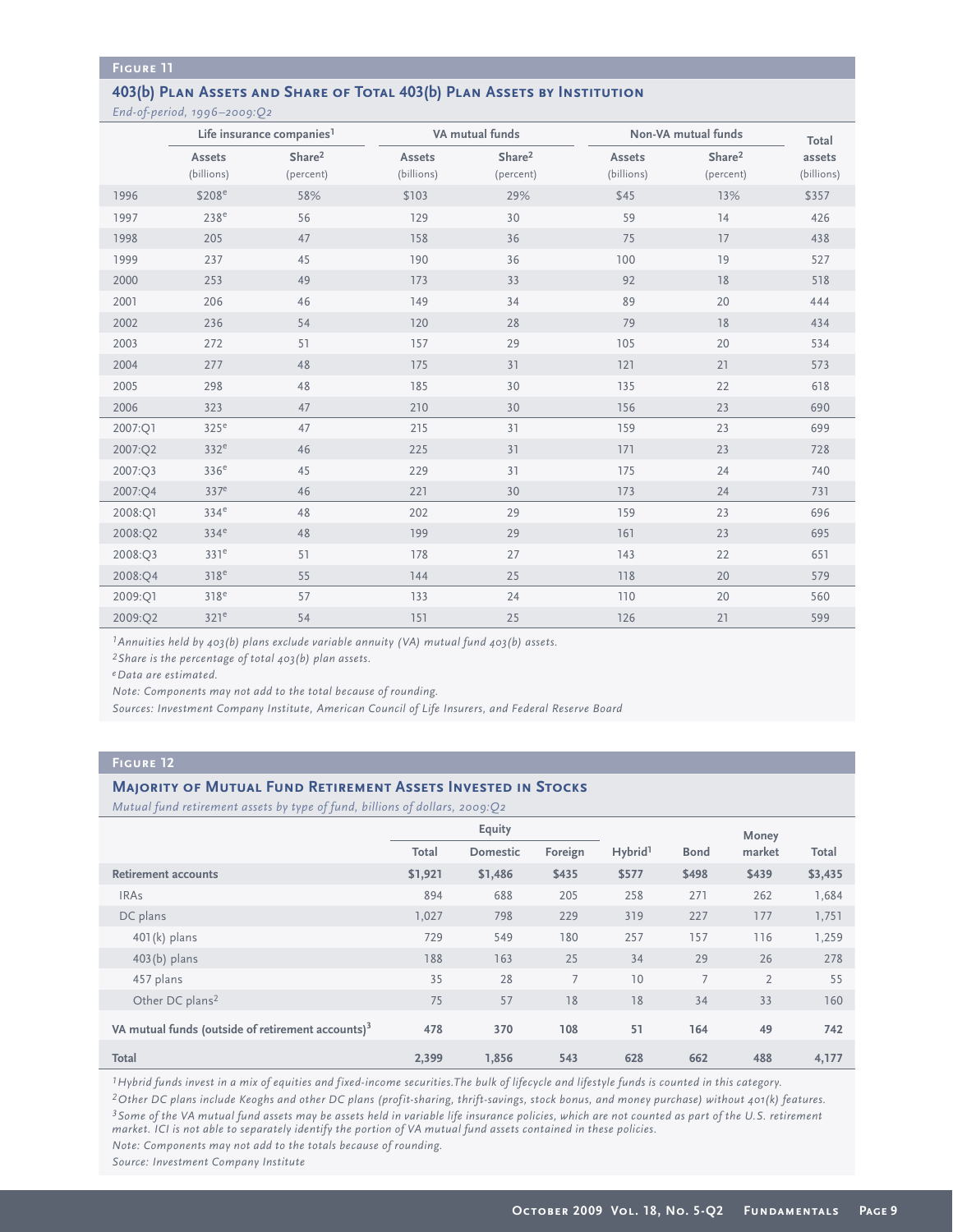#### **Lifecycle and Lifestyle Fund Assets**

*Billions of dollars, end-of-period, 2001–2007, 2008:Q2–2009:Q2*



<sup>1</sup>*A lifecycle fund typically rebalances to an increasingly conservative portfolio as it approaches and passes the target date of the fund, which is usually included in the fund's name.*

2002 2003 2004 2005 2006 2007 2008:Q2 2008:Q3 2008:Q4 2009:Q1 2009:Q2

*A lifestyle mutual fund maintains a predetermined risk level and generally contains "conservative," "aggressive," or "moderate" in the fund's name. Note: Components may not add to the total because of rounding.*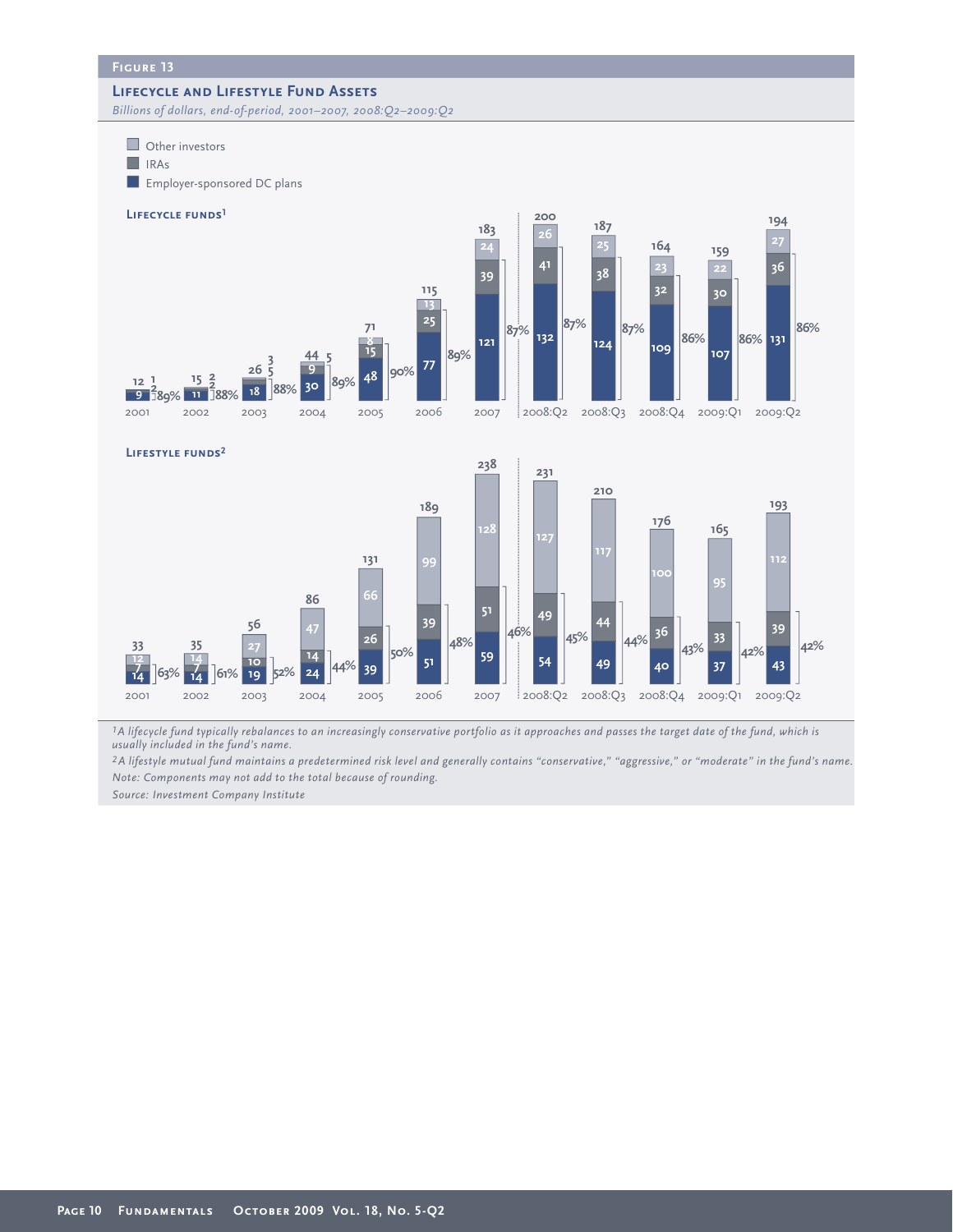#### **U.S. Total Retirement Market**

*Billions of dollars, end-of-period, 1985–2009:Q2*

|         |             | DC                 | <b>State and local</b><br>government | Private  | Federal                    |                        |         |
|---------|-------------|--------------------|--------------------------------------|----------|----------------------------|------------------------|---------|
|         | <b>IRAs</b> | plans <sup>1</sup> | pension plans                        | DB plans | pension plans <sup>2</sup> | Annuities <sup>3</sup> | Total   |
| 1985    | \$241       | \$509              | \$405                                | \$813    | \$172                      | \$181                  | \$2,321 |
| 1986    | 329         | 567                | 481                                  | 839      | 202                        | 226                    | 2,643   |
| 1987    | 404         | 654                | 537                                  | 827      | 233                        | 234                    | 2,890   |
| 1988    | 469         | 719                | 603                                  | 831      | 267                        | 291                    | 3,181   |
| 1989    | 546         | 855                | 706                                  | 945      | 304                        | 338                    | 3,694   |
| 1990    | 636         | 892                | 742                                  | 922      | 340                        | 391                    | 3,923   |
| 1991    | 776         | 1,061              | 868                                  | 1,073    | 382                        | 423                    | 4,582   |
| 1992    | 873         | 1,161              | 957                                  | 1,098    | 426                        | 473                    | 4,988   |
| 1993    | 993         | 1,320              | 1,066                                | 1,212    | 468                        | 522                    | 5,581   |
| 1994    | 1,056       | 1,407              | 1,117                                | 1,303    | 512                        | 526                    | 5,921   |
| 1995    | 1,288       | 1,717              | 1,354                                | 1,496    | 541                        | 582                    | 6,978   |
| 1996    | 1,467       | 1,961              | 1,538                                | 1,623    | 606                        | 626                    | 7,821   |
| 1997    | 1,728       | 2,343              | 1,825                                | 1,798    | 659                        | 658                    | 9,012   |
| 1998    | 2,150       | 2,641              | 2,063                                | 1,948    | 716                        | 818                    | 10,336  |
| 1999    | 2,651       | 3,002              | 2,360                                | 2,117    | 774                        | 928                    | 11,833  |
| 2000    | 2,629       | 2,970              | 2,340                                | 2,009    | 797                        | 951                    | 11,696  |
| 2001    | 2,619       | 2,666              | 2,250                                | 1,845    | 860                        | 1,041                  | 11,280  |
| 2002    | 2,533       | 2,471              | 1,973                                | 1,670    | 894                        | 1,001                  | 10,543  |
| 2003    | $2,993^e$   | 3,045              | 2,396                                | 2,025    | 958                        | 1,125                  | 12,543  |
| 2004    | 3,299       | 3,344              | 2,621                                | 2,162    | 1,023                      | 1,332                  | 13,783  |
| 2005    | $3,652^e$   | 3,623              | 2,763                                | 2,310    | 1,072                      | 1,443                  | 14,863  |
| 2006    | $4,220^e$   | 4,146              | 3,175                                | 2,557    | 1,141                      | 1,521                  | 16,761  |
| 2007:Q1 | $4,346^e$   | 4,250              | 3,209                                | 2,601    | 1,132                      | 1,539                  | 17,077  |
| 2007:Q2 | $4,602^e$   | 4,449              | 3,355                                | 2,729    | 1,133                      | 1,584                  | 17,852  |
| 2007:Q3 | $4,760^e$   | 4,547              | 3,381                                | 2,754    | 1,155                      | 1,607                  | 18,205  |
| 2007:Q4 | $4,736^e$   | 4,501              | 3,315                                | 2,691    | 1,197                      | 1,592                  | 18,034  |
| 2008:Q1 | $4,510^e$   | 4,282              | 3,079                                | 2,493    | 1,171                      | 1,540                  | 17,076  |
| 2008:Q2 | $4,502^e$   | 4,285              | 3,046                                | 2,458    | 1,179                      | 1,538                  | 17,007  |
| 2008:Q3 | $4,114^e$   | 3,978              | 2,856                                | 2,290    | 1,188                      | 1,498                  | 15,924  |
| 2008:Q4 | $3,572^e$   | 3,489              | 2,435                                | 1,957    | 1,221                      | 1,387                  | 14,061  |
| 2009:Q1 | $3,421^e$   | 3,369              | 2,283                                | 1,821    | 1,192                      | 1,362                  | 13,449  |
| 2009:Q2 | $3,739^e$   | 3,647              | 2,485                                | 1,965    | 1,215                      | 1,394                  | 14,444  |

*1DC plans include 403(b) plans, 457 plans, and private employer-sponsored DC plans (including 401(k) plans).* 

*2Federal pension plans include U.S. Treasury security holdings of the civil service retirement and disability fund, the military retirement fund, the judicial retirement funds, the Railroad Retirement Board, and the foreign service retirement and disability fund. These plans also include securities held in the National Railroad Retirement Investment Trust and Federal Employees Retirement System (FERS) Thrift Savings Plan (TSP).*

*3Annuities include all fixed and variable annuity reserves at life insurance companies less annuities held by IRAs, 403(b) plans, 457 plans, and private pension funds. Some of these annuity reserves represent assets of individuals held outside retirement plan arrangements and IRAs; however, information to separate out such reserves is not available.* 

*eData are estimated.*

*Note: Components may not add to the total because of rounding.* 

*Sources: Investment Company Institute, Federal Reserve Board, National Association of Government Defined Contribution Administrators, American Council of Life Insurers, and Internal Revenue Service Statistics of Income Division*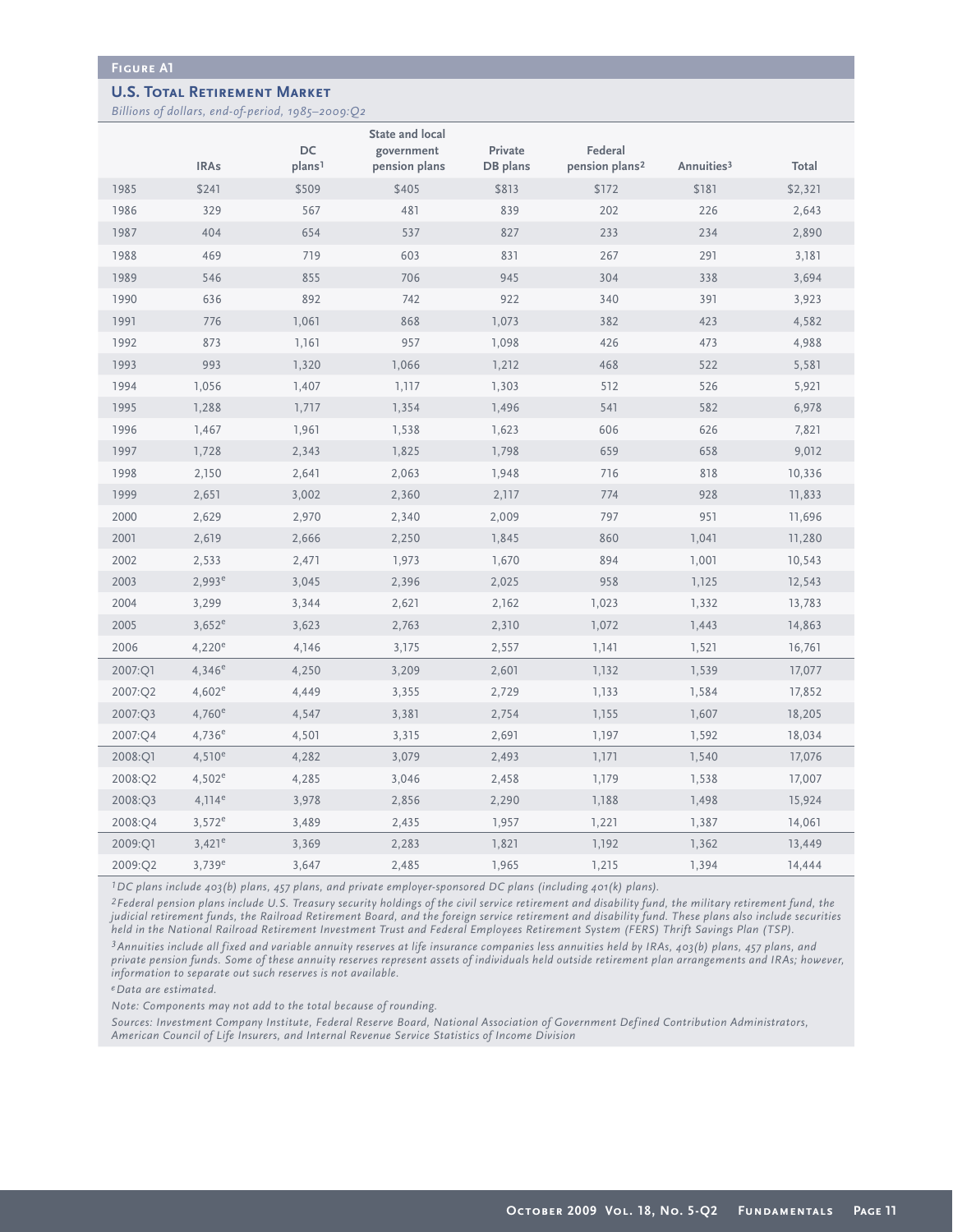#### **Mutual Fund Retirement Account Assets**

*Billions of dollars, end-of-period, 1990–2009:Q2*

|         | Total mutual fund<br>retirement assets | Employer-sponsored DC plan<br>mutual fund assets* | IRA mutual<br>fund assets |
|---------|----------------------------------------|---------------------------------------------------|---------------------------|
| 1990    | \$207                                  | \$67                                              | \$140                     |
| 1991    | 323                                    | 135                                               | 188                       |
| 1992    | 421                                    | 184                                               | 237                       |
| 1993    | 584                                    | 263                                               | 321                       |
| 1994    | 668                                    | 320                                               | 348                       |
| 1995    | 919                                    | 445                                               | 474                       |
| 1996    | 1,184                                  | 589                                               | 595                       |
| 1997    | 1,562                                  | 782                                               | 780                       |
| 1998    | 1,977                                  | 995                                               | 982                       |
| 1999    | 2,576                                  | 1,299                                             | 1,277                     |
| 2000    | 2,529                                  | 1,279                                             | 1,250                     |
| 2001    | 2,391                                  | 1,215                                             | 1,177                     |
| 2002    | 2,127                                  | 1,082                                             | 1,045                     |
| 2003    | 2,722                                  | 1,395                                             | 1,327                     |
| 2004    | 3,140                                  | 1,619                                             | 1,521                     |
| 2005    | 3,521                                  | 1,820                                             | 1,701                     |
| 2006    | 4,169                                  | 2,140                                             | 2,029                     |
| 2007:Q1 | 4,309                                  | 2,211                                             | 2,098                     |
| 2007:Q2 | 4,584                                  | 2,349                                             | 2,235                     |
| 2007:Q3 | 4,735                                  | 2,414                                             | 2,321                     |
| 2007:Q4 | 4,681                                  | 2,376                                             | 2,305                     |
| 2008:Q1 | 4,377                                  | 2,212                                             | 2,164                     |
| 2008:Q2 | 4,364                                  | 2,210                                             | 2,154                     |
| 2008:Q3 | 3,880                                  | 1,956                                             | 1,924                     |
| 2008:Q4 | 3,201                                  | 1,610                                             | 1,592                     |
| 2009:Q1 | 3,019                                  | 1,523                                             | 1,496                     |
| 2009:Q2 | 3,435                                  | 1,751                                             | 1,684                     |

*\*DC plans include 401(k) plans, 403(b) plans, 457 plans, Keoghs, and other DC plans without 401(k) features.* 

*Note: Components may not add to the total because of rounding.* 

*Sources: Investment Company Institute, Federal Reserve Board, and Department of Labor*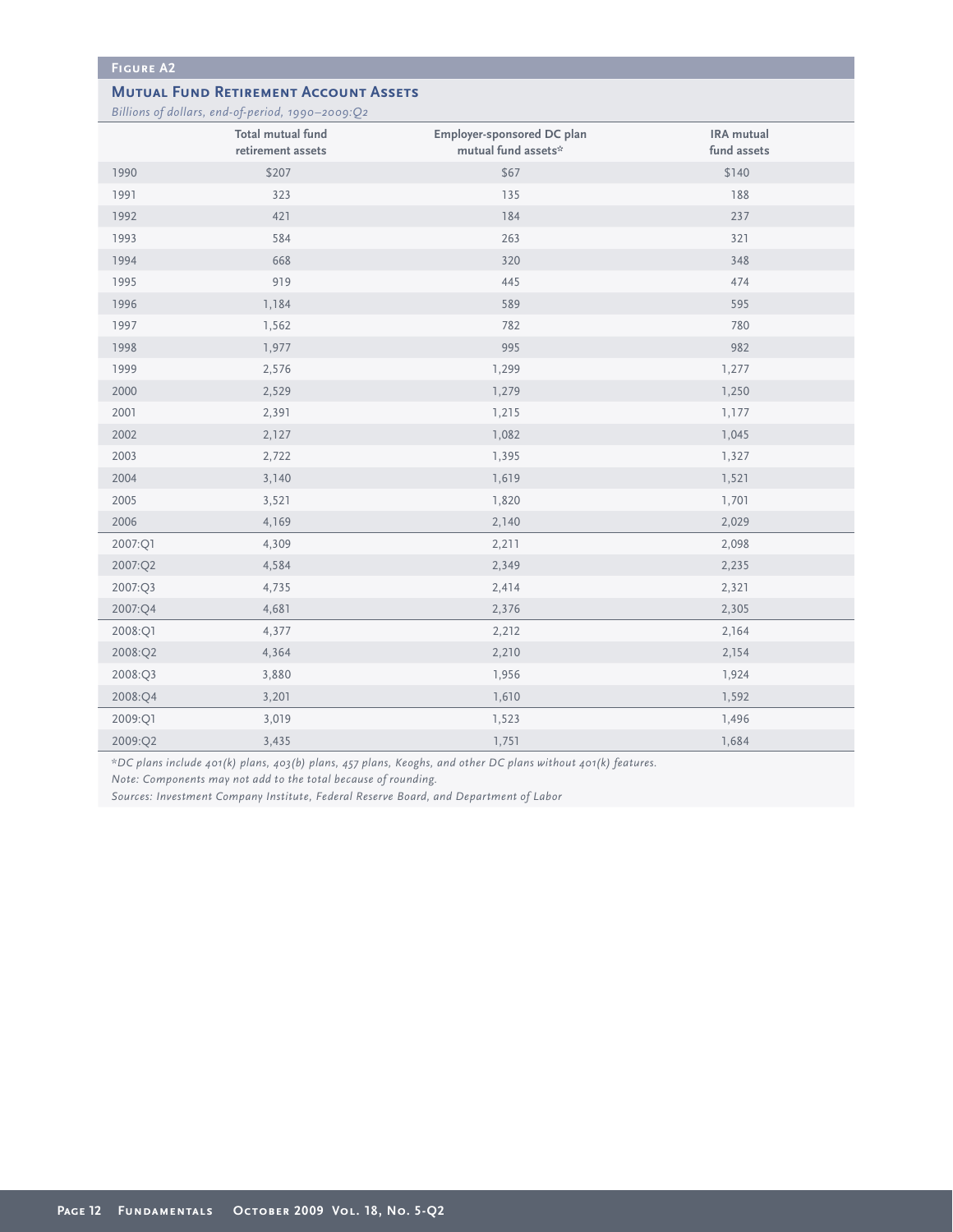#### **MUTUAL FUNDS' SHARE OF U.S. RETIREMENT ASSETS<sup>1, 2</sup>**

*Percentage, end-of-period, 1998–2007, 2008:Q2–2009:Q2*



*1U.S. retirement assets include IRAs, annuities, and employer-sponsored DB and DC pension plans. Pension plans are sponsored by employers such as businesses; federal, state, and local governments; and nonprofit organizations.* 

*2Mutual fund retirement assets exclude DB plans' mutual fund holdings, which amount to about 1½ percent of the U.S. retirement market. VA mutual fund assets held outside of retirement accounts also are excluded. Included are mutual fund assets held by IRAs and employer-sponsored DC plans.* 

*Sources: Investment Company Institute, Federal Reserve Board, National Association of Government Defined Contribution Administrators, American Council of Life Insurers, and Internal Revenue Service Statistics of Income Division*

#### **Figure A4**

#### **Variable Annuity Mutual Fund Assets**

*End-of-period, 1996–2009:Q2*

|         | $L$ <sup>11</sup> by portou, 1990 zoog. $Z^2$ | <b>IRAs</b>         |                      | Employer-sponsored DC plans | Other investors      |                     |                                   |
|---------|-----------------------------------------------|---------------------|----------------------|-----------------------------|----------------------|---------------------|-----------------------------------|
|         | Assets<br>(billions)                          | Share*<br>(percent) | Assets<br>(billions) | Share*<br>(percent)         | Assets<br>(billions) | Share*<br>(percent) | <b>Total assets</b><br>(billions) |
| 1996    | \$18                                          | 5%                  | \$117                | 34%                         | \$214                | 61%                 | \$349                             |
| 1997    | 24                                            | 5                   | 145                  | 31                          | 304                  | 64                  | 473                               |
| 1998    | 33                                            | 5                   | 178                  | 29                          | 404                  | 66                  | 615                               |
| 1999    | 43                                            | 5                   | 225                  | 27                          | 551                  | 67                  | 819                               |
| 2000    | 43                                            | 5                   | 210                  | 26                          | 565                  | 69                  | 817                               |
| 2001    | 40                                            | 5                   | 182                  | 24                          | 521                  | 70                  | 742                               |
| 2002    | 40                                            | 6                   | 143                  | 22                          | 455                  | 71                  | 639                               |
| 2003    | 53                                            | 6                   | 186                  | 22                          | 598                  | 71                  | 837                               |
| 2004    | 66                                            | $7\overline{ }$     | 204                  | 21                          | 704                  | 72                  | 974                               |
| 2005    | 73                                            | $\overline{7}$      | 221                  | 21                          | 779                  | 73                  | 1,073                             |
| 2006    | 88                                            | $\overline{7}$      | 254                  | 20                          | 924                  | 73                  | 1,266                             |
| 2007:Q1 | 91                                            | $\overline{7}$      | 260                  | 20                          | 940                  | 73                  | 1,291                             |
| 2007:Q2 | 97                                            | $7\overline{ }$     | 273                  | 20                          | 999                  | 73                  | 1,369                             |
| 2007:Q3 | 100                                           | $\overline{7}$      | 279                  | 20                          | 1,038                | 73                  | 1,417                             |
| 2007:Q4 | 99                                            | $7\overline{ }$     | 271                  | 19                          | 1,028                | 74                  | 1,397                             |
| 2008:Q1 | 92                                            | $\overline{7}$      | 248                  | 19                          | 948                  | 74                  | 1,287                             |
| 2008:Q2 | 91                                            | $7\overline{ }$     | 245                  | 19                          | 945                  | 74                  | 1,282                             |
| 2008:Q3 | 80                                            | $\overline{7}$      | 216                  | 19                          | 837                  | 74                  | 1,134                             |
| 2008:Q4 | 66                                            | $7\overline{ }$     | 175                  | 19                          | 686                  | 74                  | 928                               |
| 2009:Q1 | 62                                            | $\overline{7}$      | 162                  | 19                          | 646                  | 74                  | 870                               |
| 2009:Q2 | 71                                            | $\overline{7}$      | 186                  | 19                          | 742                  | 74                  | 999                               |

*\*Share is the percentage of total VA mutual fund assets.*

*Note: Components may not add to the total because of rounding.*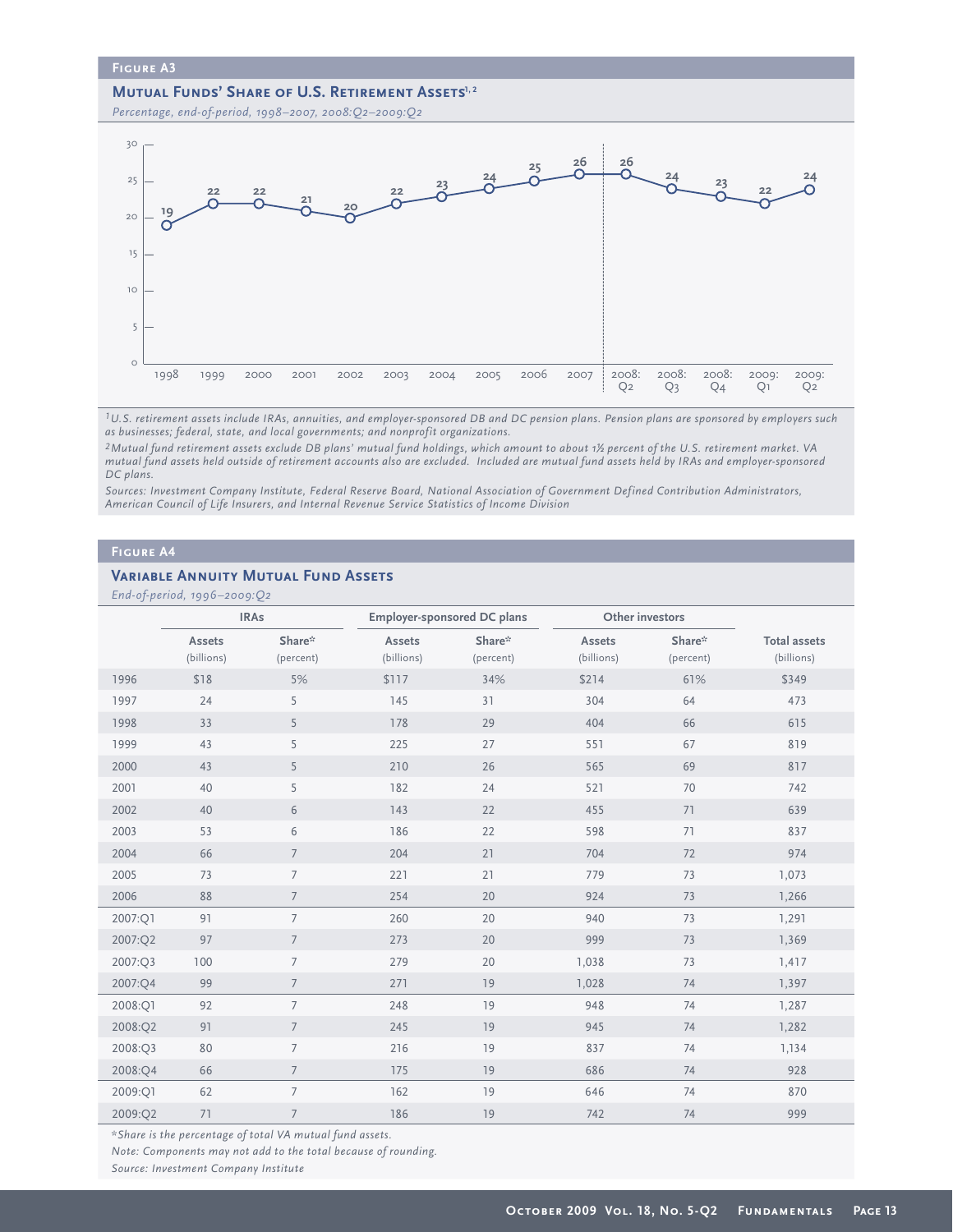## **SHARE OF MUTUAL FUND ASSETS HELD IN RETIREMENT ACCOUNTS**

*Percentage, end-of-period, 1990–2007, 2008:Q2–2009:Q2*



*Source: Investment Company Institute*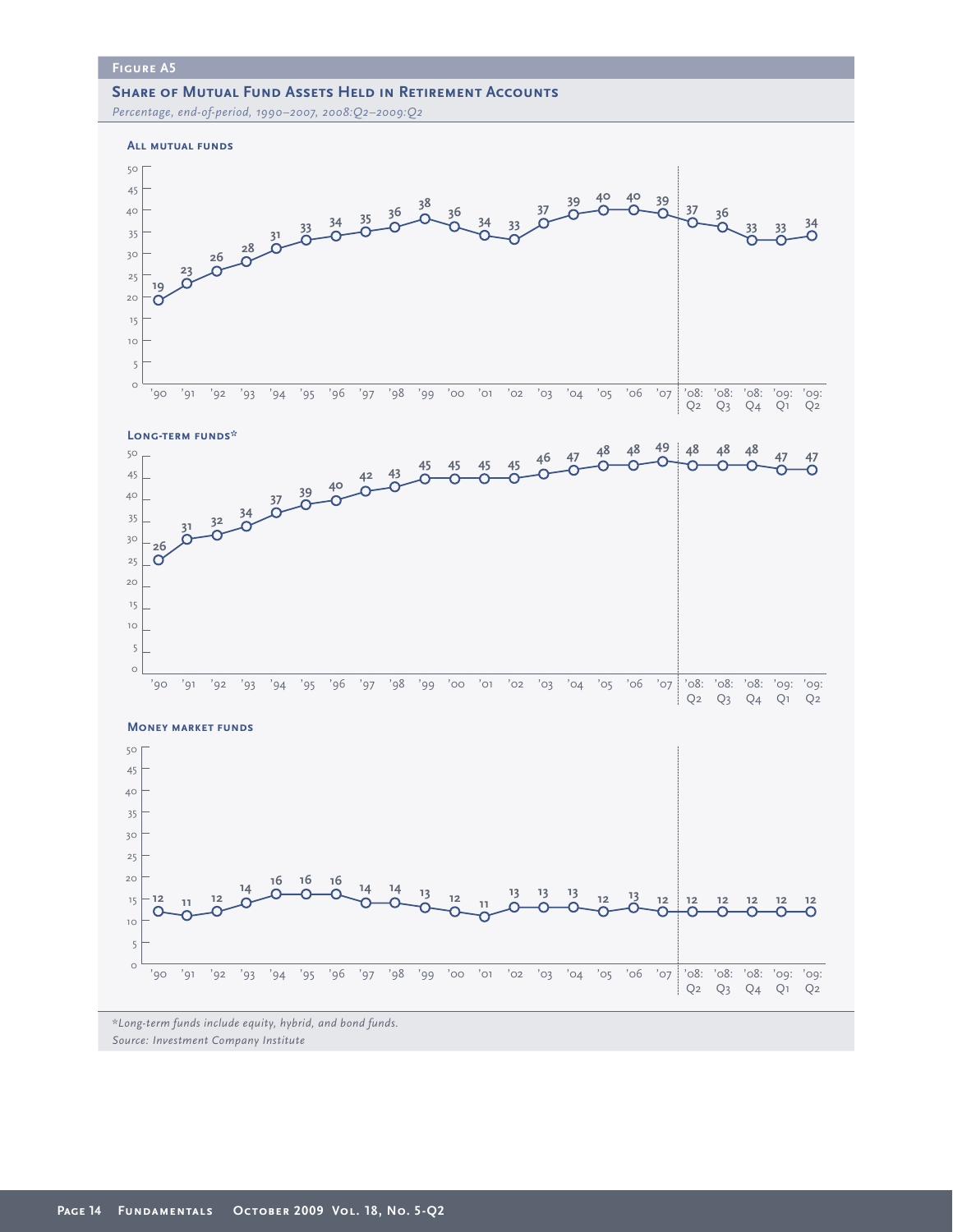#### **INDEX MUTUAL FUND ASSETS<sup>1</sup> AND RETIREMENT ACCOUNTS**

*End-of-period, 1996–2009:Q2*

|         |                      | <b>IRAs</b>                     |                      | <b>Employer-sponsored DC plans</b> |                      | Other investors                 |                                   |
|---------|----------------------|---------------------------------|----------------------|------------------------------------|----------------------|---------------------------------|-----------------------------------|
|         | Assets<br>(billions) | Share <sup>2</sup><br>(percent) | Assets<br>(billions) | Share <sup>2</sup><br>(percent)    | Assets<br>(billions) | Share <sup>2</sup><br>(percent) | <b>Total assets</b><br>(billions) |
| 1996    | \$11                 | 11%                             | \$33                 | 34%                                | \$53                 | 55%                             | \$97                              |
| 1997    | 20                   | 12                              | 54                   | 32                                 | 95                   | 56                              | 169                               |
| 1998    | 34                   | 13                              | 79                   | 30                                 | 151                  | 57                              | 264                               |
| 1999    | 65                   | 17                              | 115                  | 30                                 | 207                  | 53                              | 387                               |
| 2000    | 64                   | 17                              | 115                  | 30                                 | 206                  | 54                              | 384                               |
| 2001    | 60                   | 16                              | 111                  | 30                                 | 199                  | 54                              | 371                               |
| 2002    | 54                   | 16                              | 98                   | 30                                 | 177                  | 54                              | 328                               |
| 2003    | 78                   | 17                              | 132                  | 29                                 | 245                  | 54                              | 456                               |
| 2004    | 96                   | 17                              | 159                  | 29                                 | 301                  | 54                              | 556                               |
| 2005    | 106                  | 17                              | 180                  | 29                                 | 336                  | 54                              | 621                               |
| 2006    | 129                  | 17                              | 212                  | 28                                 | 408                  | 54                              | 750                               |
| 2007:Q1 | 134                  | 17                              | 219                  | 28                                 | 431                  | 55                              | 784                               |
| 2007:Q2 | 143                  | 17                              | 235                  | 28                                 | 462                  | 55                              | 840                               |
| 2007:Q3 | 148                  | 17                              | 241                  | 28                                 | 482                  | 55                              | 871                               |
| 2007:Q4 | 146                  | 17                              | 236                  | 27                                 | 475                  | 55                              | 857                               |
| 2008:Q1 | 135                  | 17                              | 217                  | 27                                 | 452                  | 56                              | 805                               |
| 2008:Q2 | 134                  | 17                              | 218                  | 27                                 | 451                  | 56                              | 802                               |
| 2008:Q3 | 122                  | 17                              | 201                  | 28                                 | 406                  | 56                              | 729                               |
| 2008:Q4 | 99                   | 16                              | 165                  | 27                                 | 339                  | 56                              | 603                               |
| 2009:Q1 | 93                   | 16                              | 156                  | 27                                 | 323                  | 56                              | 571                               |
| 2009:Q2 | 109                  | 16                              | 181                  | 27                                 | 381                  | 57                              | 671                               |

*1Index mutual funds are equity, bond, and hybrid funds that target specific market indexes with the general objective of meeting the performance of that index. Equity index funds are the most common type of index funds, accounting for 80 percent of the \$671 billion of index fund assets at the end of the second quarter of 2009.*

*2Share is the percentage of total index mutual fund assets.*

*Note: Components may not add to the total because of rounding.*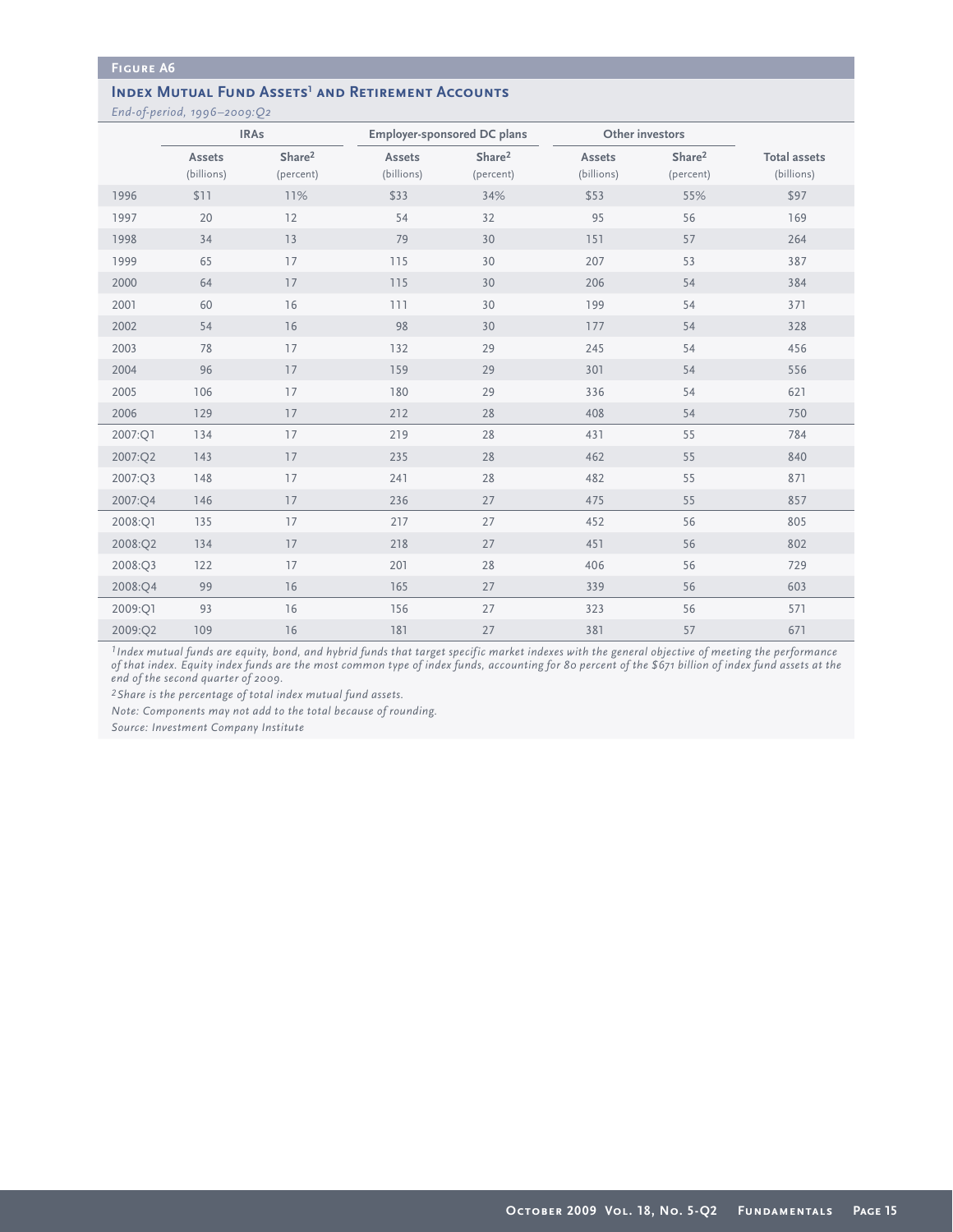## **ESTIMATED NET NEW CASH FLOW<sup>1</sup> TO MUTUAL FUNDS FROM RETIREMENT ACCOUNTS**

*Billions of dollars, 1998–2009:Q2*



**Long-term funds2**



**Money market funds**



<sup>1</sup>*See endnote 4 in "Appendix: Additional Data on the U.S. Retirement Market, 2008," Investment Company Institute Fundamentals 18, no. 5a, June 2009, for an explanation of the procedure used to estimate net new cash flows to mutual funds from retirement accounts. Long-term funds include equity, hybrid, and bond funds.* 

*Note: Components may not add to the total because of rounding.*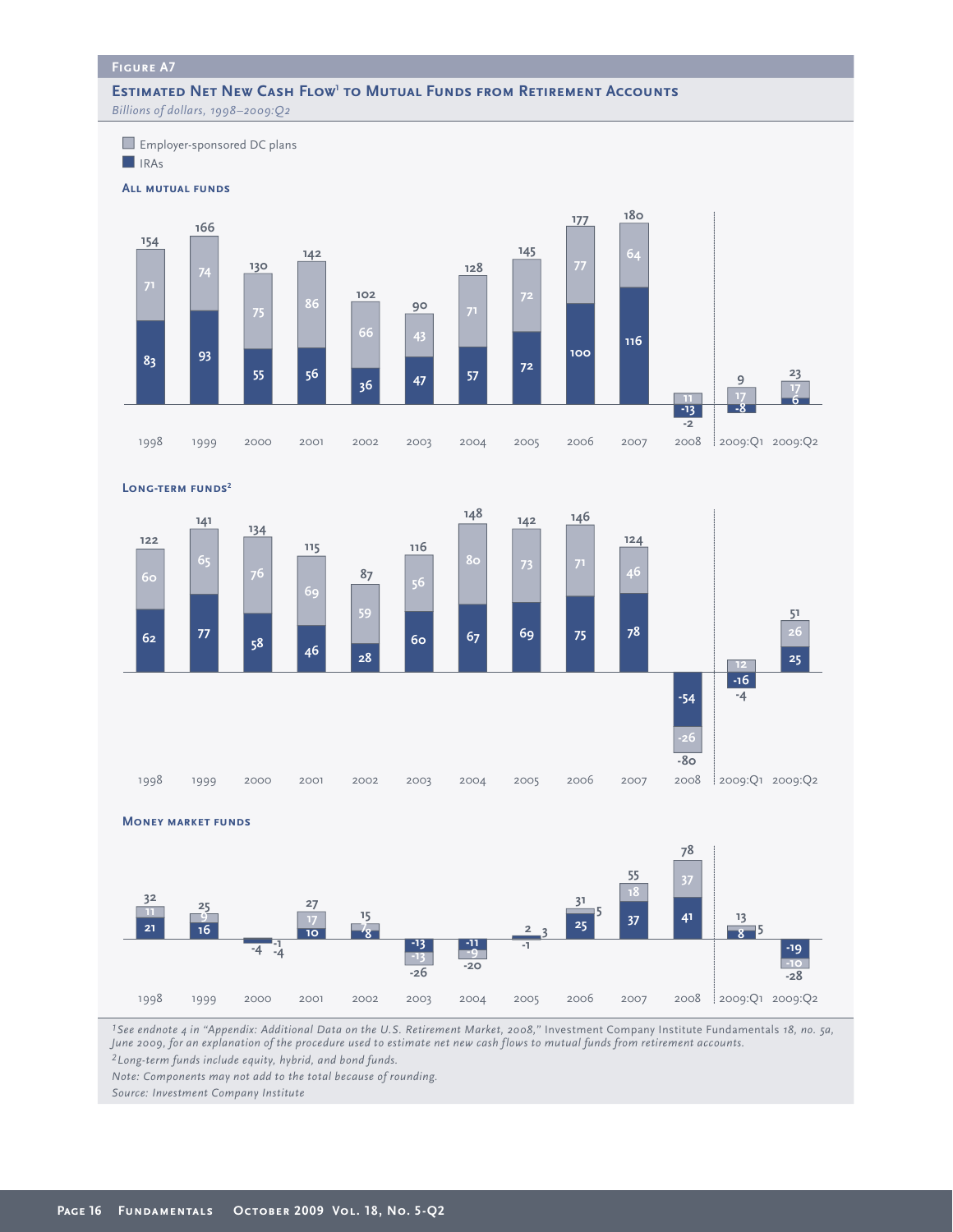#### **ESTIMATED NET NEW CASH FLOW<sup>1</sup> TO MUTUAL FUNDS FROM RETIREMENT ACCOUNTS BY TYPE OF FUND** *Billions of dollars, 1990–1999*

|                                         | 1990            | 1991                        | 1992                                             | 1993           | 1994           | 1995           | 1996            | 1997           | 1998           | 1999           |
|-----------------------------------------|-----------------|-----------------------------|--------------------------------------------------|----------------|----------------|----------------|-----------------|----------------|----------------|----------------|
| Total retirement <sup>2</sup>           | \$29            | \$10                        | \$73                                             | \$101          | \$87           | \$79           | \$110           | \$140          | \$154          | \$166          |
| <b>IRAs</b>                             | 18              | 9                           | 35                                               | 49             | 31             | 40             | 47              | 76             | 83             | 93             |
| DC plans                                | 11              | $\left( \mathcal{R}\right)$ | 39                                               | 52             | 56             | 39             | 64              | 64             | 71             | 74             |
| Long-term funds                         | 17              | 17                          | 72                                               | 92             | 72             | 67             | 90              | 145            | 122            | 141            |
| <b>IRAs</b>                             | 9               | 13                          | 34                                               | 46             | 21             | 32             | 32              | 78             | 62             | 77             |
| DC plans                                | 9               | $\overline{4}$              | 38                                               | 46             | 51             | 36             | 58              | 68             | 60             | 65             |
| Equity funds                            | 12              | 10                          | 50                                               | 63             | 63             | 58             | 87              | 124            | 95             | 134            |
| <b>IRAs</b>                             | 5               | 3                           | 22                                               | 29             | 21             | 25             | 40              | 69             | 49             | 73             |
| DC plans                                | $7\overline{ }$ | $7\overline{ }$             | 29                                               | 34             | 42             | 33             | 46              | 55             | 46             | 61             |
| Hybrid funds <sup>3, 4</sup>            | $\overline{3}$  | $\overline{2}$              | 9                                                | 17             | 12             | 6              | $\overline{1}$  | 12             | 8              | $\overline{3}$ |
| <b>IRAs</b>                             | $\overline{2}$  | $\overline{3}$              | 5                                                | 11             | 6              | $\overline{4}$ | $-6$            | 5              | $\overline{2}$ | $\mathbb{I}$   |
| DC plans                                | $\overline{1}$  | $-1$                        | $\overline{4}$                                   | 6              | 6              | $\overline{3}$ | $7\overline{ }$ | 8              | 6              | $\overline{2}$ |
| <b>Bond funds</b>                       | $\overline{2}$  | $\overline{4}$              | 12                                               | 12             | $-4$           | $\overline{3}$ | $\overline{2}$  | 9              | 19             | $\overline{4}$ |
| <b>IRAs</b>                             | $\overline{2}$  | $\overline{7}$              | $\overline{7}$                                   | 6              | $-7$           | $\overline{3}$ | $-2$            | $\overline{4}$ | 11             | $\overline{2}$ |
| DC plans                                | $(\star)$       | $-3$                        | 5                                                | 6              | $\overline{3}$ | $(\mathbf{A})$ | $\overline{4}$  | 5              | 9              | $\overline{2}$ |
| Money market funds                      | 12              | $-7$                        | $\overline{2}$                                   | 9              | 15             | 12             | 21              | $-6$           | 32             | 25             |
| <b>IRAs</b>                             | 9               | $-3$                        | $\overline{\phantom{a}}$                         | $\overline{3}$ | 10             | $8\,$          | 15              | $-2$           | 21             | 16             |
| DC plans                                | $\overline{3}$  | $-4$                        | $\left( \raisebox{.4ex}{\scriptsize{*}} \right)$ | 6              | 5              | $\overline{4}$ | 6               | $-4$           | 11             | 9              |
| Memo:                                   |                 |                             |                                                  |                |                |                |                 |                |                |                |
| Industry net new cash flow <sup>2</sup> | 44              | 112                         | 156                                              | 228            | 84             | 212            | 321             | 375            | 477            | 363            |
| Long-term funds                         | 21              | 106                         | 172                                              | 242            | 75             | 122            | 232             | 272            | 242            | 170            |
| Equity funds                            | 13              | 40                          | 79                                               | 127            | 115            | 124            | 217             | 227            | 157            | 188            |
| Hybrid funds <sup>3</sup>               | $\overline{1}$  | $7\overline{ }$             | 22                                               | 44             | 23             | $\overline{4}$ | 12              | 16             | 10             | $-14$          |
| <b>Bond funds</b>                       | $\overline{7}$  | 59                          | 71                                               | 71             | $-62$          | $-6$           | $\overline{3}$  | 28             | 75             | $-4$           |
| Money market funds                      | 23              | 6                           | $-16$                                            | $-14$          | 9              | 89             | 89              | 103            | 235            | 194            |

*Continued on next page*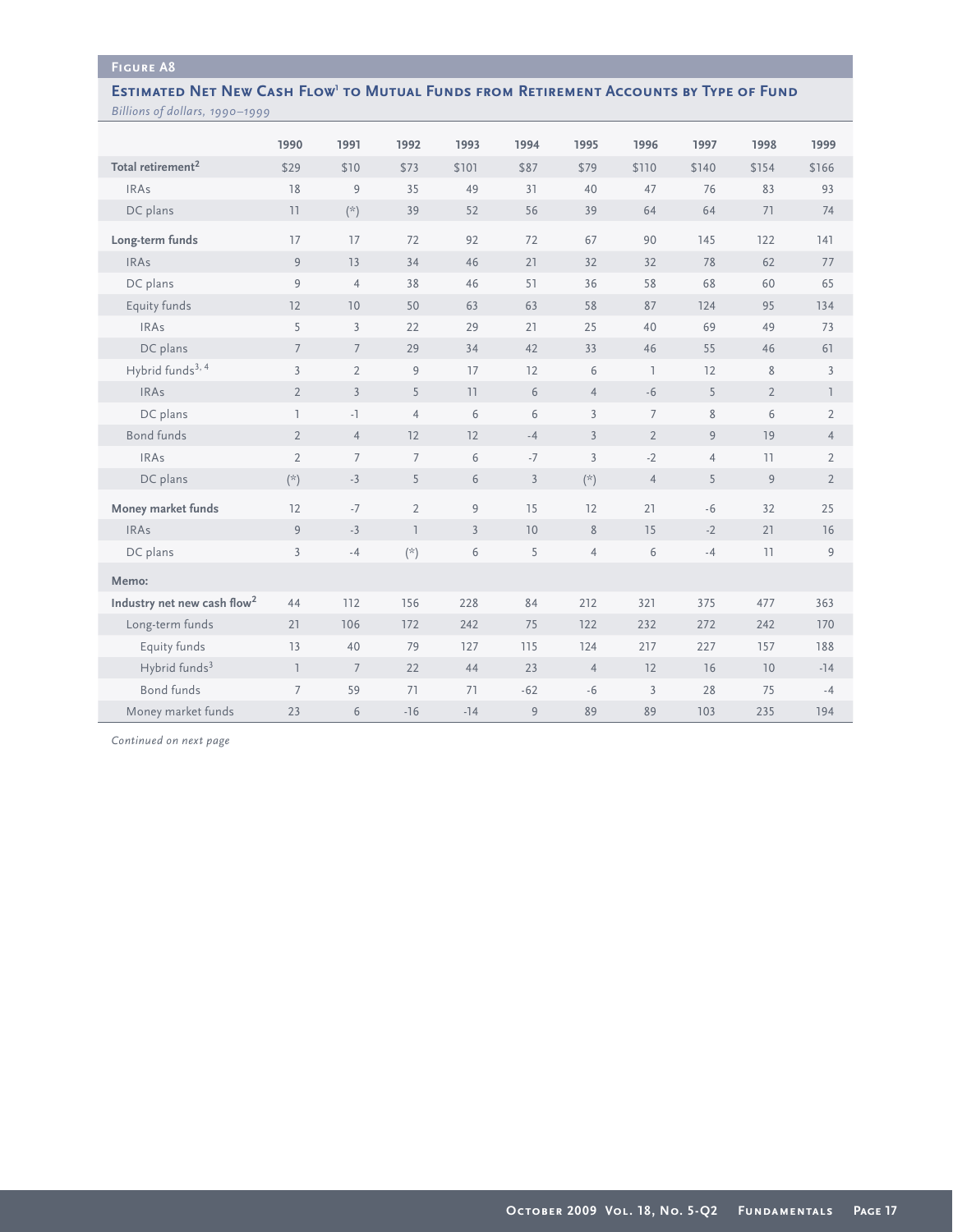#### **ESTIMATED NET NEW CASH FLOW<sup>1</sup> TO MUTUAL FUNDS FROM RETIREMENT ACCOUNTS BY TYPE OF FUND** *Billions of dollars, 2000–2008*

|                                         | 2000  | 2001           | 2002            | 2003           | 2004           | 2005           | 2006            | 2007           | 2008           |
|-----------------------------------------|-------|----------------|-----------------|----------------|----------------|----------------|-----------------|----------------|----------------|
| Total retirement <sup>2</sup>           | \$130 | \$142          | \$102           | \$90           | \$128          | \$145          | \$177           | \$180          | $-52$          |
| <b>IRAs</b>                             | 55    | 56             | 36              | 47             | 57             | 72             | 100             | 116            | $-13$          |
| DC plans                                | 75    | 86             | 66              | 43             | 71             | 72             | 77              | 64             | 11             |
| Long-term funds                         | 134   | 115            | 87              | 116            | 148            | 142            | 146             | 124            | $-80$          |
| <b>IRAs</b>                             | 58    | 46             | 28              | 60             | 67             | 69             | 75              | 78             | $-54$          |
| DC plans                                | 76    | 69             | 59              | 56             | 80             | 73             | 71              | 46             | $-26$          |
| Equity funds                            | 158   | 58             | 21              | 80             | 94             | 63             | 75              | 16             | $-140$         |
| <b>IRAs</b>                             | 74    | 22             | $-6$            | 38             | 37             | 32             | 40              | 23             | $-70$          |
| DC plans                                | 84    | 36             | 27              | 41             | 57             | 30             | 35              | $-7$           | $-69$          |
| Hybrid funds <sup>3, 4</sup>            | $-10$ | 19             | 14              | 30             | 50             | 70             | 52              | 80             | 27             |
| <b>IRAs</b>                             | $-8$  | $\overline{7}$ | $7\overline{ }$ | 18             | 29             | 33             | 22              | 36             | $\overline{1}$ |
| DC plans                                | $-2$  | 13             | $\overline{7}$  | 12             | 21             | 37             | 30              | 44             | 26             |
| Bond funds                              | $-14$ | 37             | 52              | 6              | $\overline{4}$ | 9              | 18              | 28             | 33             |
| <b>IRAs</b>                             | $-8$  | 17             | 27              | $\overline{3}$ | $\mathbb{I}$   | $\overline{4}$ | 12              | 19             | 15             |
| DC plans                                | $-6$  | 20             | 25              | $\overline{3}$ | $\overline{3}$ | 6              | 6               | $\overline{9}$ | 17             |
| Money market funds                      | $-4$  | 27             | 15              | $-26$          | $-20$          | $\overline{2}$ | 31              | 55             | 78             |
| <b>IRAs</b>                             | $-4$  | 10             | $8\phantom{1}$  | $-13$          | $-11$          | $\overline{3}$ | 25              | 37             | 41             |
| DC plans                                | $-1$  | 17             | $\overline{7}$  | $-13$          | $-9$           | $-1$           | 5               | 18             | 37             |
| Memo:                                   |       |                |                 |                |                |                |                 |                |                |
| Industry net new cash flow <sup>2</sup> | 388   | 504            | 75              | $-48$          | 53             | 254            | 472             | 878            | 411            |
| Long-term funds                         | 229   | 129            | 121             | 216            | 210            | 192            | 227             | 223            | $-226$         |
| Equity funds                            | 309   | 32             | $-28$           | 152            | 178            | 136            | 159             | 91             | $-234$         |
| Hybrid funds <sup>3</sup>               | $-31$ | 10             | $\,$ 8 $\,$     | 32             | 43             | 25             | $7\overline{ }$ | 23             | $-19$          |
| Bond funds                              | $-50$ | 88             | 141             | 32             | $-11$          | 31             | 61              | 109            | 27             |
| Money market funds                      | 159   | 375            | $-46$           | $-263$         | $-157$         | 62             | 245             | 654            | 637            |

*Continued on next page*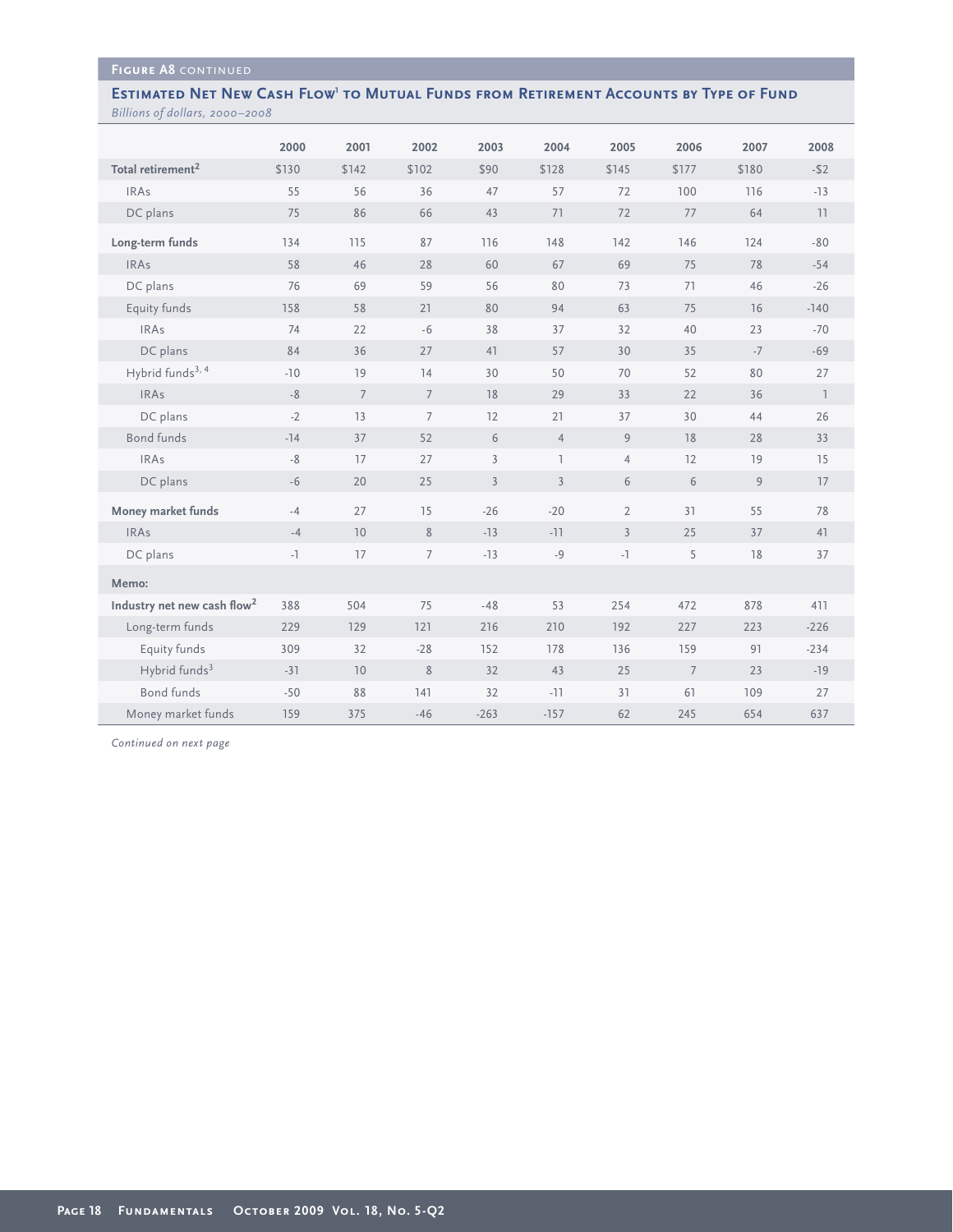#### **Figure A8** continued

#### **ESTIMATED NET NEW CASH FLOW<sup>1</sup> TO MUTUAL FUNDS FROM RETIREMENT ACCOUNTS BY TYPE OF FUND** *Billions of dollars, 2007:Q1–2009:Q2*

|                                         | 2007:Q1        | 2007:Q2        | 2007:Q3         | 2007:Q4        | 2008:Q1        | 2008:Q2        | 2008:Q3        | 2008:Q4        | 2009:Q1        | 2009:Q2        |
|-----------------------------------------|----------------|----------------|-----------------|----------------|----------------|----------------|----------------|----------------|----------------|----------------|
| Total retirement <sup>2</sup>           | \$61           | \$41           | \$40            | \$38           | \$42           | \$8            | $-523$         | $-529$         | \$9            | \$23           |
| <b>IRAs</b>                             | 31             | 27             | 31              | 27             | 21             | $-1$           | $-8$           | $-26$          | $-8$           | 6              |
| DC plans                                | 30             | 14             | $\,8\,$         | 11             | 20             | 8              | $-15$          | $-3$           | 17             | 17             |
| Long-term funds                         | 53             | 31             | 21              | 19             | $\,8\,$        | 17             | $-47$          | $-59$          | $-4$           | 51             |
| <b>IRAs</b>                             | 25             | 19             | 19              | 15             | $(\times)$     | 10             | $-25$          | $-40$          | $-16$          | 25             |
| DC plans                                | 28             | 12             | $\overline{2}$  | 5              | 8              | $\overline{7}$ | $-22$          | $-19$          | 12             | 26             |
| Equity funds                            | 17             | $\overline{2}$ | $(\star)$       | $-3$           | $-34$          | $-4$           | $-59$          | $-43$          | $-28$          | 20             |
| <b>IRAs</b>                             | 8              | $\overline{4}$ | 8               | $\overline{4}$ | $-14$          | $(\times)$     | $-28$          | $-28$          | $-25$          | 8              |
| DC plans                                | 10             | $-1$           | $-9$            | $-7$           | $-20$          | $-4$           | $-31$          | $-14$          | $-3$           | 13             |
| Hybrid funds <sup>3, 4</sup>            | 26             | 19             | 18              | 18             | 18             | 14             | $\mathbb{I}$   | $-7$           | $\overline{2}$ | 14             |
| <b>IRAs</b>                             | 11             | 9              | 9               | 8              | 5              | 6              | $-2$           | $-8$           | $-4$           | 6              |
| DC plans                                | 14             | 10             | 9               | 10             | 13             | 8              | $\overline{3}$ | $\overline{2}$ | 6              | 8              |
| <b>Bond funds</b>                       | 10             | 10             | $\overline{4}$  | 5              | 24             | 8              | 10             | $-9$           | 22             | 17             |
| <b>IRAs</b>                             | 6              | 6              | $\overline{2}$  | $\overline{4}$ | $\overline{9}$ | $\overline{4}$ | 5              | $-3$           | 13             | 12             |
| DC plans                                | $\overline{4}$ | $\overline{3}$ | $\overline{2}$  | $\overline{1}$ | 15             | $\overline{4}$ | 5              | $-7$           | 9              | $6\,$          |
| Money market funds                      | 8              | 11             | 19              | 18             | 34             | $-10$          | 24             | 30             | 13             | $-28$          |
| <b>IRAs</b>                             | 5              | 8              | 12              | 12             | 21             | $-11$          | 17             | 14             | 8              | $-19$          |
| DC plans                                | $\overline{3}$ | $\overline{3}$ | $7\overline{ }$ | 6              | 12             | $\overline{1}$ | $\overline{7}$ | 17             | 5              | $-10$          |
| Memo:                                   |                |                |                 |                |                |                |                |                |                |                |
| Industry net new cash flow <sup>2</sup> | 165            | 145            | 305             | 263            | 314            | $-12$          | $-73$          | 181            | $-20$          | $-27$          |
| Long-term funds                         | 119            | 69             | 14              | 20             | $\overline{3}$ | 68             | $-97$          | $-199$         | $\overline{4}$ | 138            |
| Equity funds                            | 64             | 21             | $\overline{3}$  | $\overline{2}$ | $-45$          | 23             | $-98$          | $-113$         | $-41$          | 43             |
| Hybrid funds <sup>3</sup>               | 10             | 6              | $\overline{4}$  | $\overline{4}$ | $\overline{3}$ | $\overline{7}$ | $-7$           | $-23$          | $-9$           | $\overline{7}$ |
| <b>Bond funds</b>                       | 45             | 42             | $7\overline{ }$ | 14             | 45             | 38             | 8              | $-63$          | 53             | 89             |
| Money market funds                      | 46             | 75             | 291             | 243            | 312            | $-79$          | 24             | 380            | $-24$          | $-165$         |

<sup>1</sup>*See endnote 4 in "Appendix: Additional Data on the U.S. Retirement Market, 2008," Investment Company Institute Fundamentals 18, no. 5a, June 2009, for an explanation of the procedure used to estimate net new cash flows to mutual funds from retirement accounts.*

*2Retirement flows to fund of funds are counted in the investment objective of the fund of funds. Industry flows to fund of funds are counted in the investment objectives of the underlying funds.* 

*3Hybrid funds invest in a mix of equities and fixed-income securities.*

*4The bulk of lifecycle and lifestyle funds is counted in this category.* 

*(\*) = between \$500 million and -\$500 million* 

*Note: Components may not add to the total because of rounding.*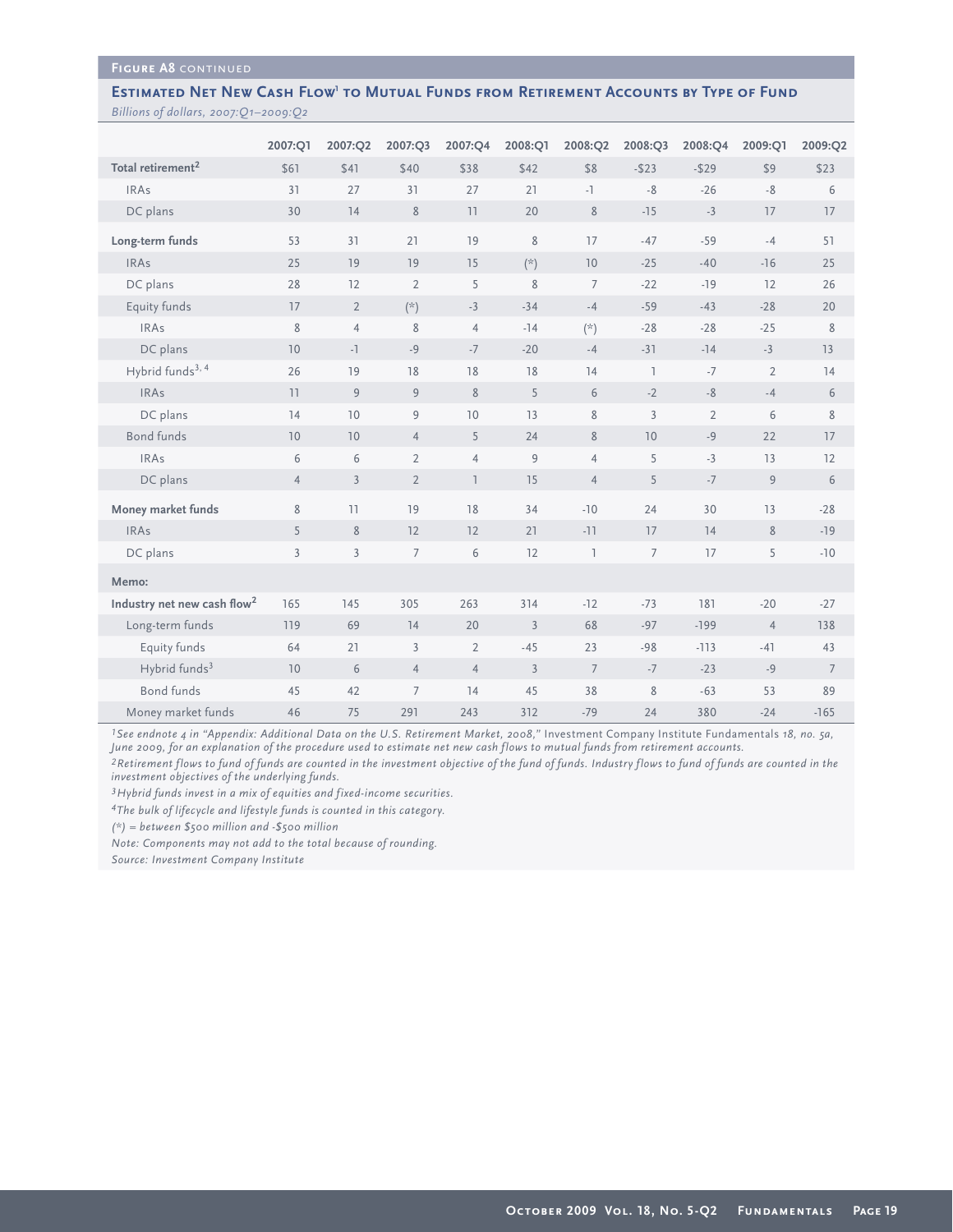## **IRA HOLDINGS OF MUTUAL FUNDS BY TYPE OF FUND**

*End-of-period, 1990–2009:Q2*

|               | Domestic equity             |                                 |                      | Foreign equity                  |                      | Hybrid <sup>1</sup>             |                      | <b>Bond</b>                     |                      | Money market                    |                      |
|---------------|-----------------------------|---------------------------------|----------------------|---------------------------------|----------------------|---------------------------------|----------------------|---------------------------------|----------------------|---------------------------------|----------------------|
|               | <b>Assets</b><br>(billions) | Share <sup>2</sup><br>(percent) | Assets<br>(billions) | Share <sup>2</sup><br>(percent) | Assets<br>(billions) | Share <sup>2</sup><br>(percent) | Assets<br>(billions) | Share <sup>2</sup><br>(percent) | Assets<br>(billions) | Share <sup>2</sup><br>(percent) | assets<br>(billions) |
| 1990          | \$53                        | 38%                             | \$6                  | 4%                              | \$9                  | 7%                              | \$32                 | 23%                             | \$41                 | 29%                             | \$140                |
| 1991          | 81                          | 43                              | $\,$ 8 $\,$          | $\overline{4}$                  | 15                   | $\,8\,$                         | 44                   | 23                              | 40                   | 21                              | 188                  |
| 1992          | 108                         | 46                              | 10                   | $\overline{4}$                  | 21                   | 9                               | 55                   | 23                              | 43                   | 18                              | 237                  |
| 1993          | 146                         | 45                              | 23                   | $\overline{7}$                  | 38                   | 12                              | 66                   | 20                              | 49                   | 15                              | 321                  |
| 1994          | 157                         | 45                              | 31                   | $\overline{9}$                  | 42                   | 12                              | 56                   | 16                              | 62                   | 18                              | 348                  |
| 1995          | 241                         | 51                              | 32                   | $\overline{7}$                  | 58                   | 12                              | 67                   | 14                              | 76                   | 16                              | 474                  |
| 1996          | 301                         | 51                              | 65                   | 11                              | 68                   | 11                              | 77                   | 13                              | 85                   | 14                              | 595                  |
| 1997          | 445                         | 57                              | 78                   | 10                              | 85                   | 11                              | 86                   | 11                              | 86                   | 11                              | 780                  |
| 1998          | 582                         | 59                              | 92                   | 9                               | 97                   | 10                              | 100                  | 10                              | 111                  | 11                              | 982                  |
| 1999          | 807                         | 63                              | 137                  | 11                              | 102                  | $\,8\,$                         | 102                  | $\,8\,$                         | 129                  | 10                              | 1,277                |
| 2000          | 798                         | 64                              | 126                  | 10                              | 95                   | $8\,$                           | 97                   | $8\,$                           | 133                  | 11                              | 1,250                |
| 2001          | 707                         | 60                              | 103                  | 9                               | 99                   | $\,$ 8 $\,$                     | 117                  | 10                              | 151                  | 13                              | 1,177                |
| 2002          | 547                         | 52                              | 85                   | 8                               | 98                   | $\overline{9}$                  | 153                  | 15                              | 161                  | 15                              | 1,045                |
| 2003          | 749                         | 56                              | 119                  | 9                               | 140                  | 11                              | 170                  | 13                              | 149                  | 11                              | 1,327                |
| 2004          | 863                         | 57                              | 157                  | 10                              | 185                  | 12                              | 180                  | 12                              | 137                  | 9                               | 1,521                |
| 2005          | 938                         | 55                              | 207                  | 12                              | 226                  | 13                              | 186                  | 11                              | 144                  | 8                               | 1,701                |
| 2006          | 1,074                       | 53                              | 289                  | 14                              | 282                  | 14                              | 206                  | 10                              | 178                  | 9                               | 2,029                |
| 2007:Q1 1,088 |                             | 52                              | 308                  | 15                              | 301                  | 14                              | 215                  | 10                              | 186                  | 9                               | 2,098                |
| 2007:Q2       | 1,154                       | 52                              | 342                  | 15                              | 322                  | 14                              | 222                  | 10                              | 196                  | 9                               | 2,235                |
| 2007:Q3       | 1,178                       | 51                              | 366                  | 16                              | 337                  | 15                              | 229                  | 10                              | 211                  | $\overline{9}$                  | 2,321                |
| 2007:Q4       | 1,137                       | 49                              | 369                  | 16                              | 339                  | 15                              | 237                  | 10                              | 225                  | 10                              | 2,305                |
| 2008:O1       | 1,015                       | 47                              | 333                  | 15                              | 323                  | 15                              | 245                  | 11                              | 248                  | 11                              | 2,164                |
| 2008:Q2 1,010 |                             | 47                              | 330                  | 15                              | 327                  | 15                              | 248                  | 12                              | 239                  | 11                              | 2,154                |
| 2008:Q3       | 874                         | 45                              | 258                  | 13                              | 293                  | 15                              | 242                  | 13                              | 257                  | 13                              | 1,924                |
| 2008:04       | 659                         | 41                              | 190                  | 12                              | 241                  | 15                              | 229                  | 14                              | 272                  | 17                              | 1,592                |
| 2009:O1       | 586                         | 39                              | 164                  | 11                              | 222                  | 15                              | 244                  | 16                              | 281                  | 19                              | 1,496                |
| 2009:Q2       | 688                         | 41                              | 205                  | 12                              | 258                  | 15                              | 271                  | 16                              | 262                  | 16                              | 1,684                |

*1Hybrid funds invest in a mix of equities and fixed-income securities. The bulk of lifecycle and lifestyle funds is counted in this category.*

*2Share is the percentage of total mutual fund assets in IRAs.*

*Note: Components may not add to the total because of rounding.*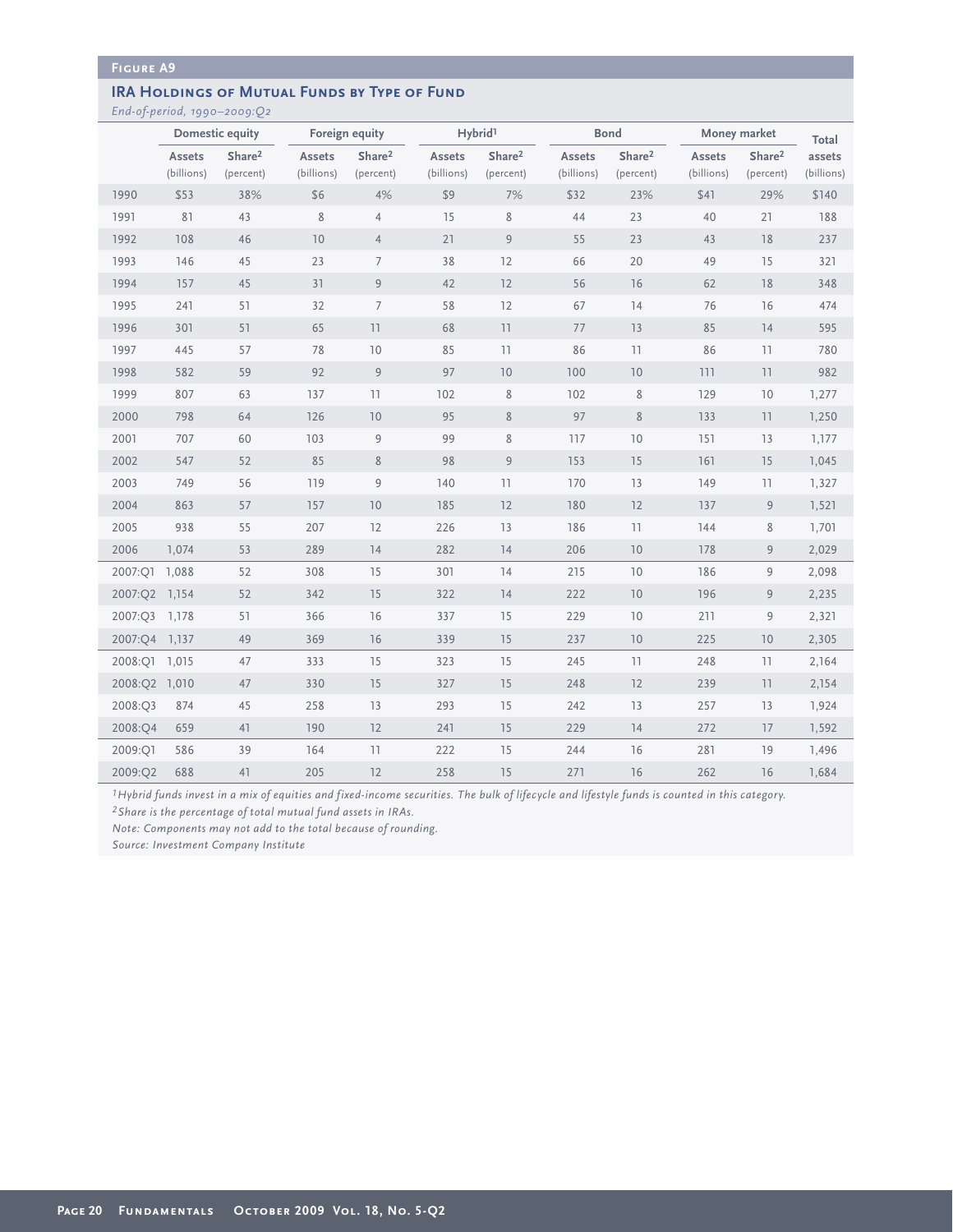### **IRA HOLDINGS OF MUTUAL FUNDS BY TYPE OF IRA**

*End-of-period, 1992–2009:Q2*

|         | Traditional <sup>1</sup> |                                 |                      | <b>SEP and SAR-SEP</b>          |                          | Roth <sup>2</sup>               |                          | <b>SIMPLE</b>                   | Total                | Memo:<br>education              |
|---------|--------------------------|---------------------------------|----------------------|---------------------------------|--------------------------|---------------------------------|--------------------------|---------------------------------|----------------------|---------------------------------|
|         | Assets<br>(billions)     | Share <sup>4</sup><br>(percent) | Assets<br>(billions) | Share <sup>4</sup><br>(percent) | Assets<br>(billions)     | Share <sup>4</sup><br>(percent) | Assets<br>(billions)     | Share <sup>4</sup><br>(percent) | assets<br>(billions) | ases <sup>3</sup><br>(billions) |
| 1992    | \$229                    | 97%                             | \$7                  | 3%                              |                          |                                 |                          |                                 | \$237                |                                 |
| 1993    | 308                      | 96                              | 13                   | $\overline{4}$                  | ÷,                       | $\overline{\phantom{a}}$        |                          |                                 | 321                  |                                 |
| 1994    | 334                      | 96                              | 14                   | $\overline{4}$                  |                          |                                 |                          |                                 | 348                  |                                 |
| 1995    | 450                      | 95                              | 24                   | 5                               |                          |                                 |                          |                                 | 474                  |                                 |
| 1996    | 563                      | 95                              | 32                   | 5                               | $\overline{\phantom{a}}$ | $\overline{\phantom{a}}$        | $\overline{\phantom{a}}$ | $\overline{\phantom{a}}$        | 595                  | $\overline{\phantom{a}}$        |
| 1997    | 735                      | 94                              | 45                   | 6                               |                          |                                 | $(\dot{z})$              | $(** )$                         | 780                  |                                 |
| 1998    | 890                      | 91                              | 57                   | 6                               | \$31                     | 3%                              | \$3                      | $(* * )$                        | 982                  | $(\star)$                       |
| 1999    | 1,142                    | 89                              | 74                   | 6                               | 55                       | $\overline{4}$                  | $\overline{7}$           | (**)                            | 1,277                | \$1                             |
| 2000    | 1,113                    | 89                              | 71                   | 6                               | 57                       | 5                               | 9                        | 1%                              | 1,250                | $\mathbb{I}$                    |
| 2001    | 1,045                    | 89                              | 65                   | 6                               | 55                       | 5                               | 12                       | $\overline{1}$                  | 1,177                | $\overline{2}$                  |
| 2002    | 919                      | 88                              | 58                   | 6                               | 54                       | 5                               | 13                       | $\overline{1}$                  | 1,045                | $\overline{2}$                  |
| 2003    | 1,155                    | 87                              | 75                   | 6                               | 76                       | 6                               | 21                       | $\overline{2}$                  | 1,327                | $\overline{3}$                  |
| 2004    | 1,315                    | 86                              | 85                   | 6                               | 92                       | 6                               | 28                       | $\overline{2}$                  | 1,521                | $\overline{4}$                  |
| 2005    | 1,460                    | 86                              | 96                   | 6                               | 110                      | 6                               | 35                       | $\overline{2}$                  | 1,701                | $\overline{4}$                  |
| 2006    | 1,732                    | 85                              | 113                  | 6                               | 140                      | $\overline{7}$                  | 44                       | $\overline{2}$                  | 2,029                | 5                               |
| 2007:Q1 | 1,788                    | 85                              | 116                  | 6                               | 147                      | $\overline{7}$                  | 46                       | $\overline{2}$                  | 2,098                | 5                               |
| 2007:Q2 | 1,901                    | 85                              | 125                  | 6                               | 159                      | $\overline{7}$                  | 50                       | $\overline{2}$                  | 2,235                | 5                               |
| 2007:Q3 | 1,974                    | 85                              | 128                  | 6                               | 166                      | $\overline{7}$                  | 52                       | $\overline{2}$                  | 2,321                | 5                               |
| 2007:Q4 | 1,960                    | 85                              | 128                  | 6                               | 165                      | $\overline{7}$                  | 52                       | $\overline{2}$                  | 2,305                | 5                               |
| 2008:Q1 | 1,842                    | 85                              | 122                  | 6                               | 153                      | $\overline{7}$                  | 47                       | $\overline{2}$                  | 2,164                | 5                               |
| 2008:Q2 | 1,831                    | 85                              | 122                  | 6                               | 153                      | $\overline{7}$                  | 47                       | $\overline{2}$                  | 2,154                | 5                               |
| 2008:Q3 | 1,638                    | 85                              | 108                  | 6                               | 135                      | $\overline{7}$                  | 42                       | $\overline{2}$                  | 1,924                | 5                               |
| 2008:04 | 1,356                    | 85                              | 89                   | 6                               | 111                      | 7                               | 35                       | $\overline{2}$                  | 1,592                | $\overline{4}$                  |
| 2009:Q1 | 1,274                    | 85                              | 84                   | 6                               | 106                      | $7\overline{ }$                 | 33                       | $\overline{2}$                  | 1,496                | $\overline{4}$                  |
| 2009:Q2 | 1,428                    | 85                              | 94                   | 6                               | 123                      | $\overline{7}$                  | 40                       | $\overline{2}$                  | 1,684                | $\overline{4}$                  |

*1Traditional IRAs include contributory and rollover IRAs.* 

*2Roth IRAs include contributory and conversion Roth IRAs.* 

*3Education IRAs were renamed Coverdell Education Savings Accounts (ESAs) in July 2001 and are not included in total IRA assets.*

*4Share is the percentage of total mutual fund assets in IRAs.*

*(\*) = less than \$500 million*

*(\*\*) = less than 0.5 percent*

*Note: Components may not add to the total because of rounding.*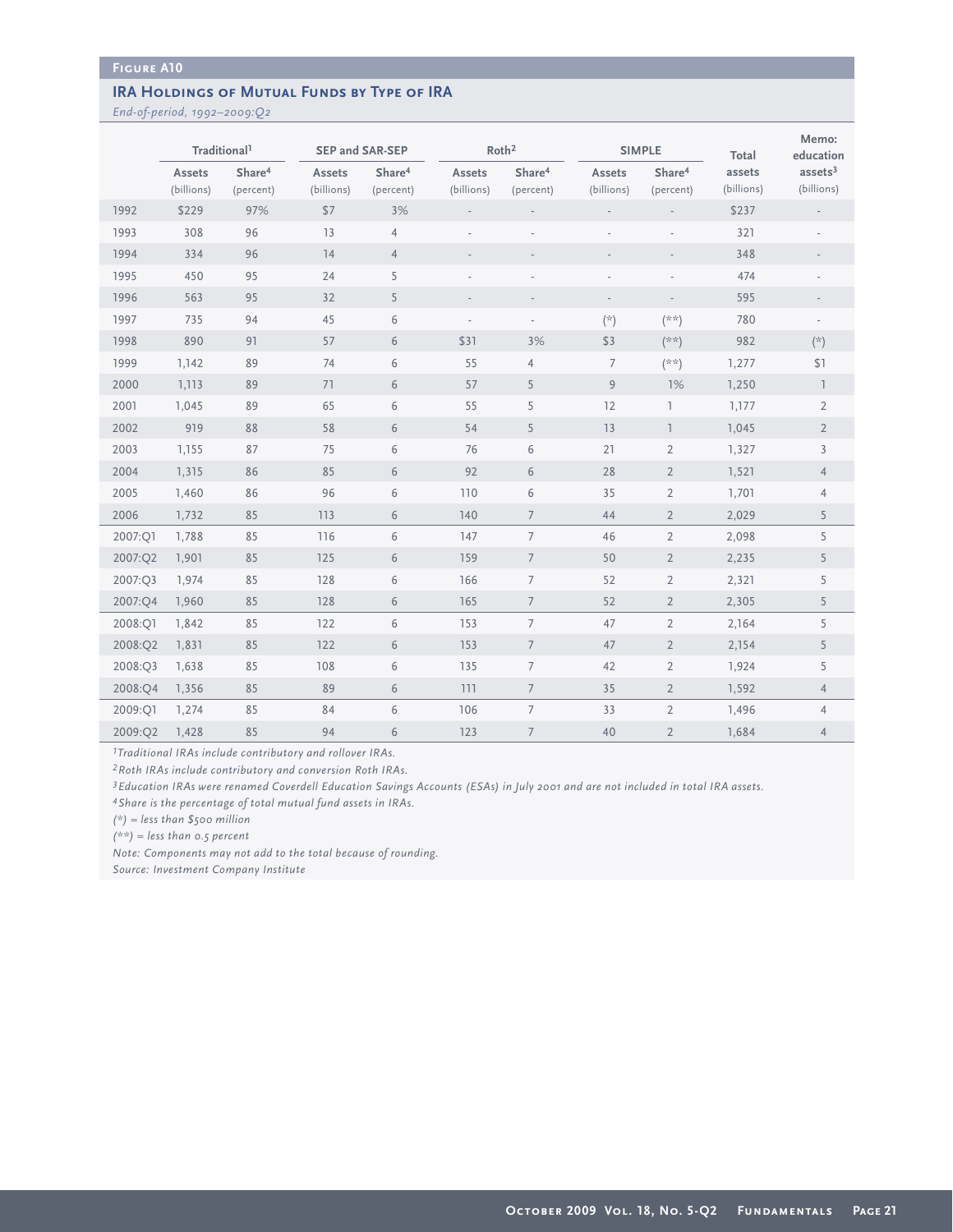#### **Roth IRAs**

*Billions of dollars, 1998–2008*

|      | Contributions     | Conversions | <b>Total assets</b><br>(year-end) | Of which: assets<br>held in mutual funds<br>(year-end) |
|------|-------------------|-------------|-----------------------------------|--------------------------------------------------------|
| 1998 | \$8.6             | \$39.3      | \$56.8                            | \$31                                                   |
| 1999 | 10.7              | 3.7         | 76.2                              | 55                                                     |
| 2000 | 11.6              | 3.2         | 77.6                              | 57                                                     |
| 2001 | 11.0              | 3.1         | 79.3                              | 55                                                     |
| 2002 | 13.2              | 3.3         | 77.6                              | 54                                                     |
| 2003 | 13.5 <sup>e</sup> | 3.0         | 105.8                             | 76                                                     |
| 2004 | 14.7              | 2.8         | 139.9                             | 92                                                     |
| 2005 | N/A               | N/A         | 160.0                             | 110                                                    |
| 2006 | N/A               | N/A         | $195.0^e$                         | 140                                                    |
| 2007 | N/A               | N/A         | $225.0^e$                         | 165                                                    |
| 2008 | N/A               | N/A         | $165.0^e$                         | 111                                                    |

*eData are estimated.*

*N/A = not available*

*Sources: Investment Company Institute and Internal Revenue Service Statistics of Income Division* 

### **Figure A12**

#### **SEP and SAR-SEP IRAs**

*Billions of dollars, 1997–2008*

| $\sim$ | $\sim$ $\sim$ $\sim$ |                                   |                                                        |
|--------|----------------------|-----------------------------------|--------------------------------------------------------|
|        | Contributions        | <b>Total assets</b><br>(year-end) | Of which: assets<br>held in mutual funds<br>(year-end) |
| 1997   | \$6.9                | \$84.7                            | \$45                                                   |
| 1998   | 8.7                  | 115.4                             | 57                                                     |
| 1999   | 9.1                  | 142.9                             | 74                                                     |
| 2000   | 10.1                 | 134.0                             | 71                                                     |
| 2001   | 10.1                 | 131.3                             | 65                                                     |
| 2002   | 10.3                 | 117.0                             | 58                                                     |
| 2003   | $11.7^e$             | $145.0^e$                         | 75                                                     |
| 2004   | 13.8                 | 168.7                             | 85                                                     |
| 2005   | N/A                  | 191.0                             | 96                                                     |
| 2006   | N/A                  | $223.0^e$                         | 113                                                    |
| 2007   | N/A                  | $253.0^e$                         | 128                                                    |
| 2008   | N/A                  | 180.0 <sup>e</sup>                | 89                                                     |

*eData are estimated.* 

*N/A = not available* 

*Sources: Investment Company Institute and Internal Revenue Service Statistics of Income Division*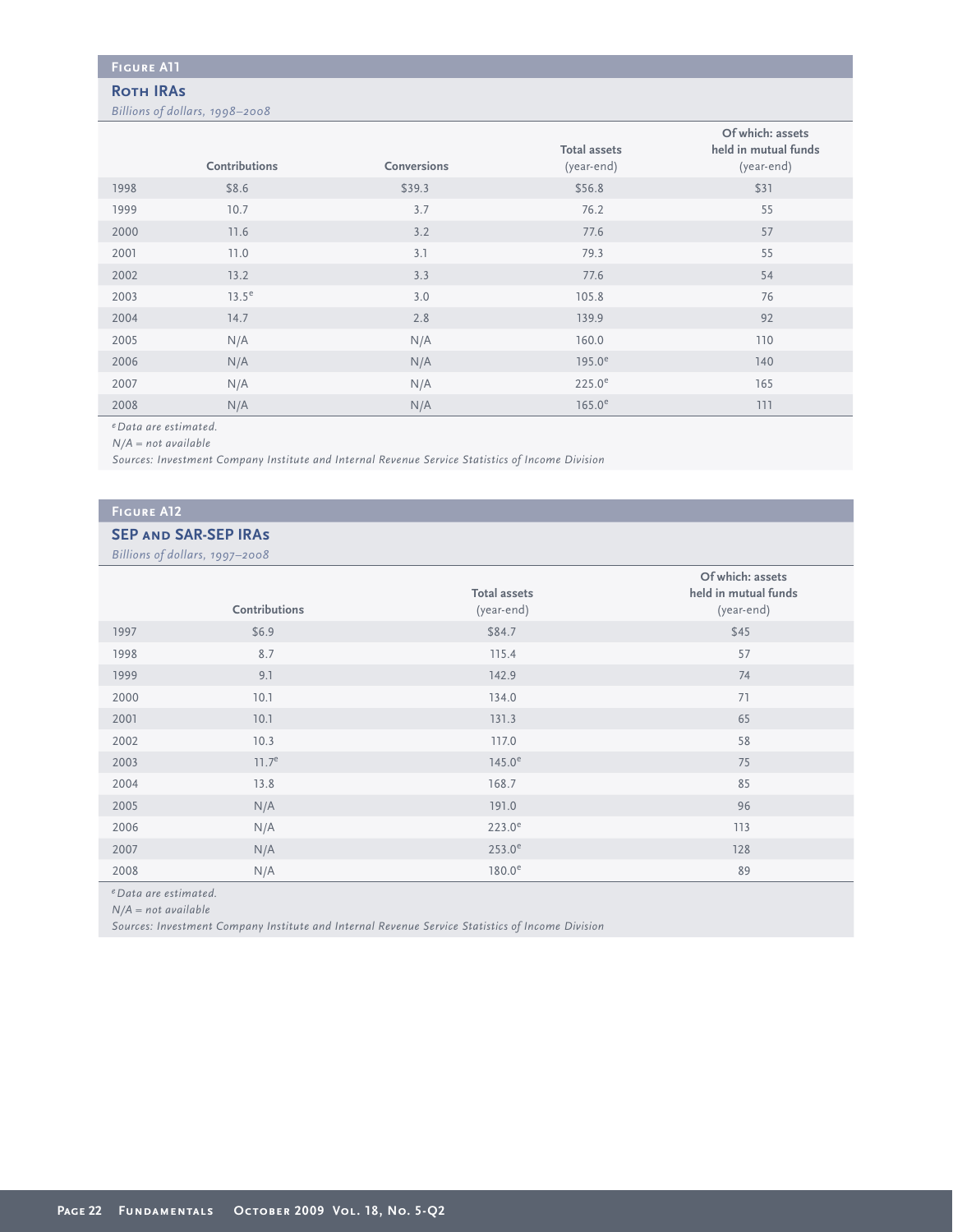#### **SIMPLE IRAs**

*Billions of dollars, 1997–2008*

|      | Contributions    | <b>Total assets</b><br>(year-end) | Of which: assets<br>held in mutual funds<br>(year-end) |
|------|------------------|-----------------------------------|--------------------------------------------------------|
| 1997 | \$0.6            | \$0.6                             | $(\dot{z})$                                            |
| 1998 | 2.2              | 3.6                               | $\overline{3}$                                         |
| 1999 | 3.4              | 9.1                               | $7\overline{ }$                                        |
| 2000 | 4.7              | 10.4                              | 9                                                      |
| 2001 | 5.5              | 13.6                              | 12                                                     |
| 2002 | 6.3              | 16.1                              | 13                                                     |
| 2003 | 6.5 <sup>e</sup> | $23.5^e$                          | 21                                                     |
| 2004 | 7.6              | 34.0                              | 28                                                     |
| 2005 | N/A              | 42.0 <sup>e</sup>                 | 35                                                     |
| 2006 | N/A              | $53.0^\mathrm{e}$                 | 44                                                     |
| 2007 | N/A              | 61.0 <sup>e</sup>                 | 52                                                     |
| 2008 | N/A              | $44.0^e$                          | 35                                                     |

*eData are estimated.*

*N/A = not available*

*(\*) = less than \$500 million*

*Sources: Investment Company Institute and Internal Revenue Service Statistics of Income Division*

#### **Figure A14**

#### **SIMPLE IRA Plans and Participants for a Sample of Mutual Fund Companies**

*Thousands, year-end, 1998–2008*



*Note: The firms surveyed held about three-quarters of all SIMPLE IRA mutual fund assets at year-end 2008. Source: Investment Company Institute, Survey of a Segment of Member Mutual Fund Companies*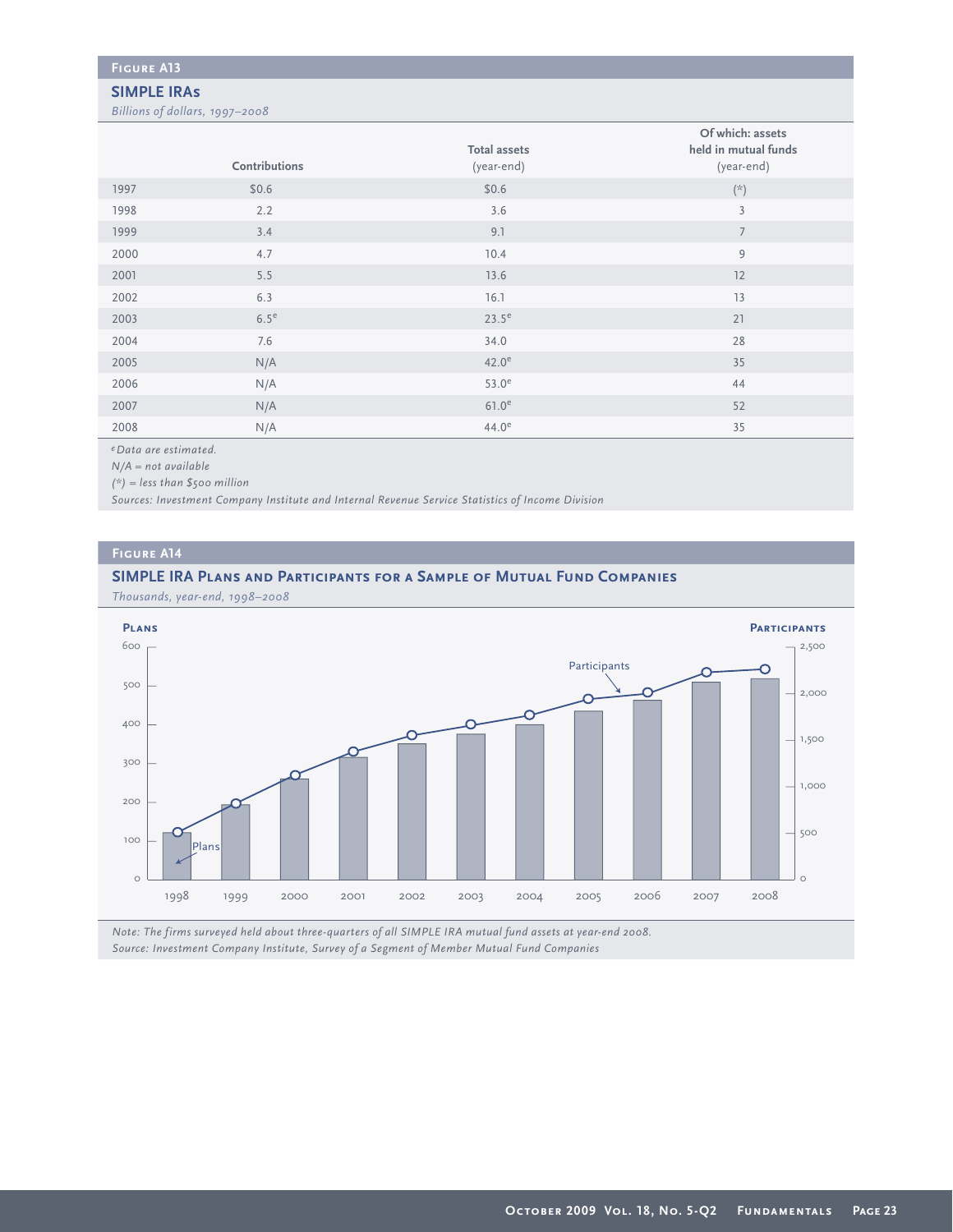#### **DEFINED CONTRIBUTION PLAN HOLDINGS OF MUTUAL FUNDS BY TYPE OF FUND**

*End-of-period, 1992–2009:Q2*

|         | Domestic equity      |                                 |                      | Foreign equity                  |                      | Hybrid <sup>1</sup>              |                      | <b>Bond</b>                     |                      | Money market                    | Total                |
|---------|----------------------|---------------------------------|----------------------|---------------------------------|----------------------|----------------------------------|----------------------|---------------------------------|----------------------|---------------------------------|----------------------|
|         | Assets<br>(billions) | Share <sup>2</sup><br>(percent) | Assets<br>(billions) | Share <sup>2</sup><br>(percent) | Assets<br>(billions) | Share <sup>2</sup><br>(percent)  | Assets<br>(billions) | Share <sup>2</sup><br>(percent) | Assets<br>(billions) | Share <sup>2</sup><br>(percent) | assets<br>(billions) |
| 1992    | \$132                | 72%                             | \$5                  | 3%                              | \$8                  | 4%                               | \$16                 | 9%                              | \$22                 | 12%                             | \$184                |
| 1993    | 178                  | 68                              | 15                   | 6                               | 17                   | 6                                | 24                   | 9                               | 30                   | 11                              | 263                  |
| 1994    | 211                  | 66                              | 24                   | $\overline{7}$                  | 22                   | $\overline{7}$                   | 26                   | $\,8\,$                         | 37                   | 12                              | 320                  |
| 1995    | 308                  | 69                              | 32                   | $\overline{7}$                  | 31                   | $\overline{7}$                   | 30                   | $\overline{7}$                  | 44                   | 10                              | 445                  |
| 1996    | 387                  | 66                              | 40                   | $\overline{7}$                  | 57                   | 10                               | 46                   | 8                               | 58                   | $10$                            | 589                  |
| 1997    | 536                  | 69                              | 55                   | $\overline{7}$                  | 77                   | 10                               | 55                   | $\overline{7}$                  | 59                   | $\,$ 8 $\,$                     | 782                  |
| 1998    | 695                  | 70                              | 65                   | $7\overline{ }$                 | 95                   | 10                               | 66                   | $\overline{7}$                  | 74                   | $7\overline{ }$                 | 995                  |
| 1999    | 932                  | 72                              | 107                  | $\,$ 8 $\,$                     | 106                  | 8                                | 68                   | 5                               | 87                   | $7\overline{ }$                 | 1,299                |
| 2000    | 904                  | 71                              | 110                  | $\overline{9}$                  | 107                  | $\,$ 8 $\,$                      | 67                   | 5                               | 91                   | $\overline{7}$                  | 1,279                |
| 2001    | 801                  | 66                              | 92                   | 8                               | 118                  | 10                               | 92                   | 8                               | 111                  | $\mathcal{G}$                   | 1,215                |
| 2002    | 637                  | 59                              | 81                   | $7\overline{ }$                 | 115                  | 11                               | 126                  | 12                              | 123                  | 11                              | 1,082                |
| 2003    | 873                  | 63                              | 118                  | $\,$ 8 $\,$                     | 152                  | $\begin{array}{c} 1 \end{array}$ | 139                  | 10                              | 112                  | $\,$ 8 $\,$                     | 1,395                |
| 2004    | 1,019                | 63                              | 160                  | 10                              | 190                  | 12                               | 148                  | $\overline{9}$                  | 102                  | 6                               | 1,619                |
| 2005    | 1,102                | 61                              | 214                  | 12                              | 238                  | 13                               | 160                  | $\overline{9}$                  | 105                  | 6                               | 1,820                |
| 2006    | 1,241                | 58                              | 311                  | 15                              | 301                  | 14                               | 174                  | 8                               | 114                  | 5                               | 2,140                |
| 2007:Q1 | 1,258                | 57                              | 330                  | 15                              | 325                  | 15                               | 180                  | 8                               | 118                  | 5                               | 2,211                |
| 2007:Q2 | 1,331                | 57                              | 365                  | 16                              | 349                  | 15                               | 183                  | $\,8\,$                         | 121                  | 5                               | 2,349                |
| 2007:Q3 | 1,346                | 56                              | 384                  | 16                              | 365                  | 15                               | 189                  | 8                               | 130                  | 5                               | 2,414                |
| 2007:Q4 | 1,289                | 54                              | 386                  | 16                              | 371                  | 16                               | 193                  | $8\,$                           | 137                  | 6                               | 2,376                |
| 2008:Q1 | 1,142                | 52                              | 347                  | 16                              | 360                  | 16                               | 210                  | 10                              | 153                  | 7                               | 2,212                |
| 2008:Q2 | 1,133                | 51                              | 342                  | 15                              | 366                  | 17                               | 213                  | 10                              | 155                  | $\overline{7}$                  | 2,210                |
| 2008:O3 | 981                  | 50                              | 267                  | 14                              | 333                  | 17                               | 211                  | 11                              | 163                  | 8                               | 1,956                |
| 2008:04 | 744                  | 46                              | 201                  | 12                              | 283                  | 18                               | 202                  | 13                              | 181                  | 11                              | 1,610                |
| 2009:Q1 | 673                  | 44                              | 180                  | 12                              | 272                  | 18                               | 211                  | 14                              | 186                  | 12                              | 1,523                |
| 2009:Q2 | 798                  | 46                              | 229                  | 13                              | 319                  | 18                               | 227                  | 13                              | 177                  | 10                              | 1,751                |

*1Hybrid funds invest in a mix of equities and fixed-income securities.The bulk of lifecycle and lifestyle funds is counted in this category. 2Share is the percentage of total mutual fund assets in DC plans.*

*Note: Components may not add to the total because of rounding.*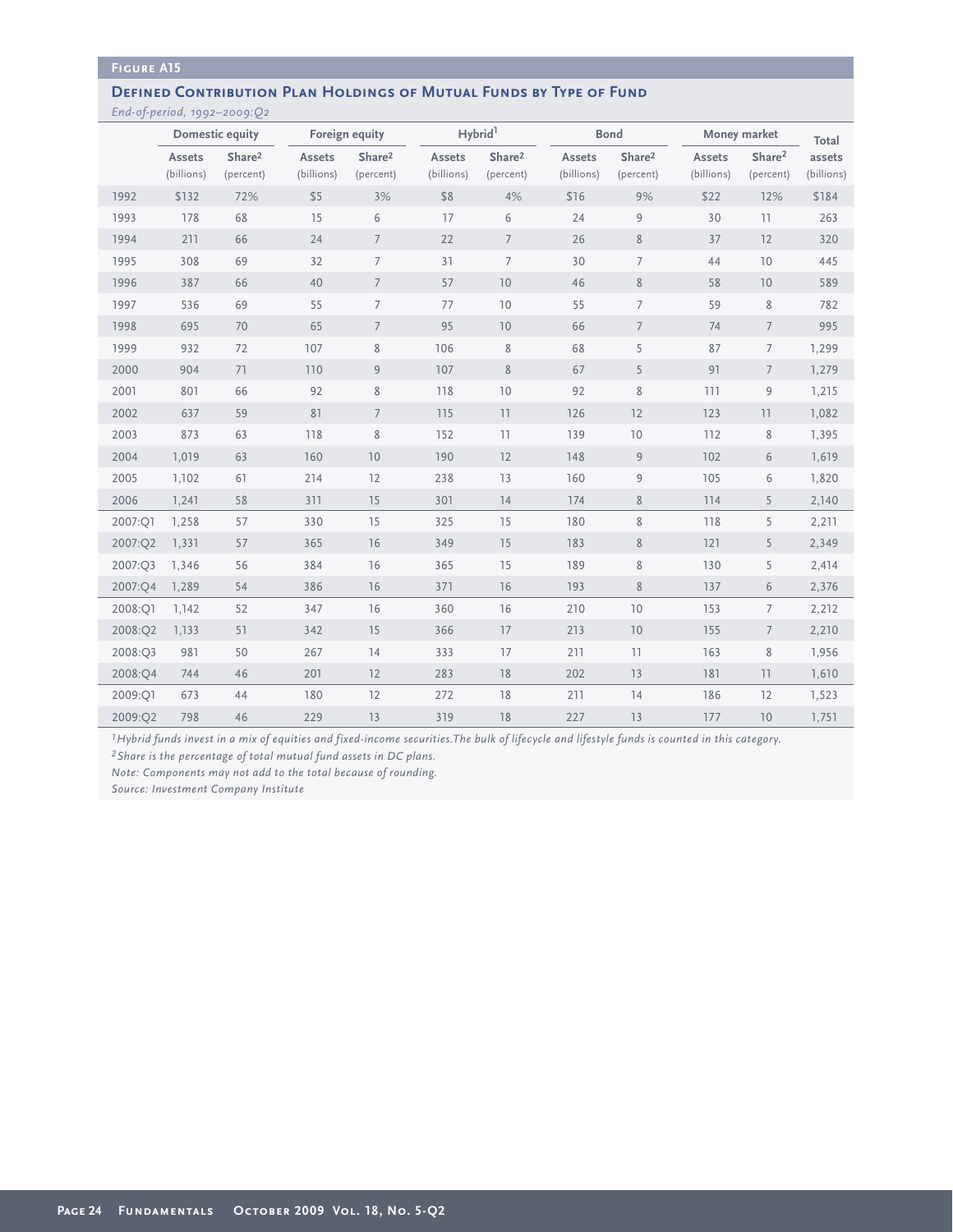## **DEFINED CONTRIBUTION PLAN HOLDINGS OF MUTUAL FUNDS BY TYPE OF PLAN**

*Billions of dollars, end-of-period, 1992–2009:Q2*

|         | $J_{\perp}$<br>$\sim$ $\sim$ $\sim$<br>$401(k)$ plans | $\sim$ $\sim$<br>$403(b)$ plans | 457 plans      | Other DC plans* | Total |
|---------|-------------------------------------------------------|---------------------------------|----------------|-----------------|-------|
| 1992    | \$82                                                  | \$74                            | \$3            | \$25            | \$184 |
| 1993    | 140                                                   | 87                              | $\overline{4}$ | 33              | 263   |
| 1994    | 184                                                   | 93                              | 6              | $37\,$          | 320   |
| 1995    | 266                                                   | 120                             | 9              | 50              | 445   |
| 1996    | 352                                                   | 149                             | 13             | 74              | 589   |
| 1997    | 482                                                   | 188                             | 20             | 92              | 782   |
| 1998    | 620                                                   | 233                             | 30             | 113             | 995   |
| 1999    | 817                                                   | 291                             | 49             | 142             | 1,299 |
| 2000    | 830                                                   | 265                             | 47             | 136             | 1,279 |
| 2001    | 811                                                   | 238                             | $45\,$         | 121             | 1,215 |
| 2002    | 727                                                   | 198                             | 38             | 118             | 1,082 |
| 2003    | 940                                                   | 263                             | 47             | 144             | 1,395 |
| 2004    | 1,107                                                 | 296                             | 54             | 161             | 1,619 |
| 2005    | 1,256                                                 | 320                             | 62             | 182             | 1,820 |
| 2006    | 1,495                                                 | 366                             | 71             | 208             | 2,140 |
| 2007:Q1 | 1,553                                                 | 374                             | 73             | 211             | 2,211 |
| 2007:Q2 | 1,655                                                 | 396                             | 78             | 221             | 2,349 |
| 2007:Q3 | 1,704                                                 | 404                             | 79             | 227             | 2,414 |
| 2007:Q4 | 1,676                                                 | 394                             | 78             | 227             | 2,376 |
| 2008:Q1 | 1,570                                                 | 361                             | 72             | 209             | 2,212 |
| 2008:Q2 | 1,579                                                 | 361                             | 72             | 199             | 2,210 |
| 2008:Q3 | 1,389                                                 | 320                             | 64             | 183             | 1,956 |
| 2008:Q4 | 1,144                                                 | 261                             | 51             | 153             | 1,610 |
| 2009:Q1 | 1,090                                                 | 242                             | 47             | 143             | 1,523 |
| 2009:Q2 | 1,259                                                 | 278                             | 55             | 160             | 1,751 |

*\*Other DC plans include Keoghs and DC plans (profit-sharing, thrift-savings, stock bonus, and money purchase), without 401(k) features. Note: Components may not add to the total because of rounding.* 

*Sources: Investment Company Institute, Federal Reserve Board, and Department of Labor*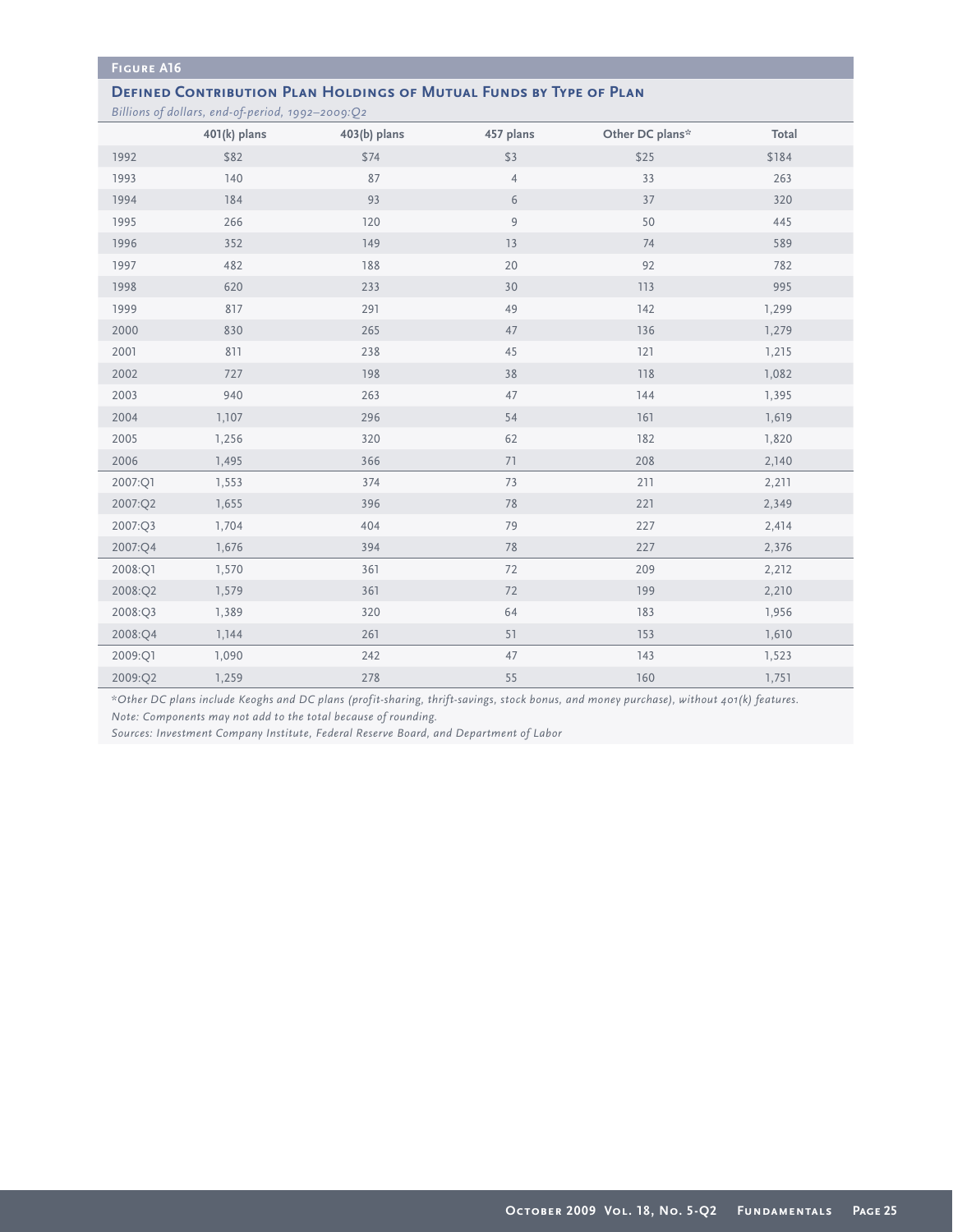#### **DEFINED CONTRIBUTION PLAN ASSETS BY TYPE OF PLAN**

*Billions of dollars, end-of-period, 1994–2009:Q2*

|         | $401(k)$ plans | 403(b) plans | 457 plans | Other DC plans* | Total   |
|---------|----------------|--------------|-----------|-----------------|---------|
| 1994    | \$675          | \$272        | \$34      | \$426           | \$1,407 |
| 1995    | 864            | 319          | 42        | 492             | 1,717   |
| 1996    | 1,061          | 357          | 52        | 492             | 1,961   |
| 1997    | 1,264          | 426          | 72        | 581             | 2,343   |
| 1998    | 1,541          | 438          | 94        | 568             | 2,641   |
| 1999    | 1,790          | 527          | 112       | 572             | 3,002   |
| 2000    | 1,725          | 518          | 110       | 618             | 2,970   |
| 2001    | 1,682          | 444          | 105       | 434             | 2,666   |
| 2002    | 1,573          | 434          | 98        | 366             | 2,471   |
| 2003    | 1,922          | 534          | 117       | 471             | 3,045   |
| 2004    | 2,189          | 573          | 130       | 453             | 3,344   |
| 2005    | 2,396          | 618          | 143       | 466             | 3,623   |
| 2006    | 2,768          | 690          | 158       | 531             | 4,146   |
| 2007:Q1 | $2,845^e$      | 699          | 161       | 545             | 4,250   |
| 2007:Q2 | $2,985^e$      | 728          | 172       | 564             | 4,449   |
| 2007:Q3 | $3,055^e$      | 740          | 174       | 578             | 4,547   |
| 2007:Q4 | $3,025^e$      | 731          | 173       | 572             | 4,501   |
| 2008:Q1 | $2,880^e$      | 696          | 166       | 541             | 4,282   |
| 2008:Q2 | $2,895^e$      | 695          | 165       | 530             | 4,285   |
| 2008:Q3 | $2,660^e$      | 651          | 156       | 510             | 3,978   |
| 2008:Q4 | $2,320^e$      | 579          | 140       | 450             | 3,489   |
| 2009:Q1 | $2,250^e$      | 560          | 134       | 425             | 3,369   |
| 2009:Q2 | $2,458^e$      | 599          | 144       | 445             | 3,647   |

*\*Other DC plans include Keoghs and DC plans (profit-sharing, thrift-savings, stock bonus, and money purchase) without 401(k) features. eData are estimated.*

*Note: Components may not add to the total because of rounding.* 

*Sources: Investment Company Institute, Federal Reserve Board, Department of Labor, National Association of Government Defined Contribution Administrators, and American Council of Life Insurers*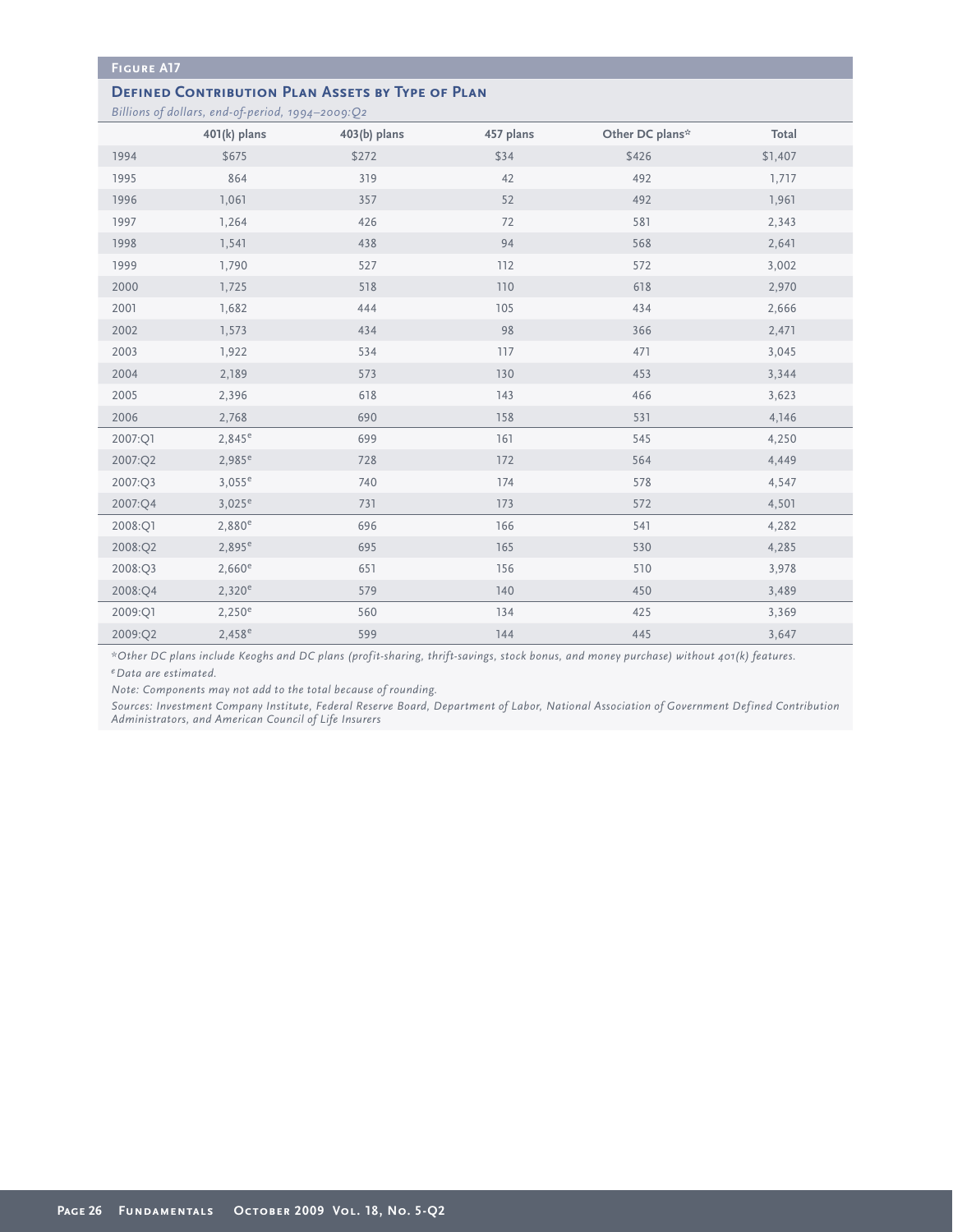#### **Lifecycle Fund Assets**

*End-of-period, 1996–2009:Q2*

|         | Lifecycle assets <sup>1</sup>               |                                 |                             |                                 |                          |                                 |                      |  |  |  |  |  |
|---------|---------------------------------------------|---------------------------------|-----------------------------|---------------------------------|--------------------------|---------------------------------|----------------------|--|--|--|--|--|
|         |                                             | <b>IRAs</b>                     |                             | Employer-sponsored<br>DC plans  |                          | Other investors                 | Total                |  |  |  |  |  |
|         | Assets<br>(billions)                        | Share <sup>2</sup><br>(percent) | Assets<br>(billions)        | Share <sup>2</sup><br>(percent) | Assets<br>(billions)     | Share <sup>2</sup><br>(percent) | assets<br>(billions) |  |  |  |  |  |
| 1996    | $\left( \overset{\rightarrow}{\sim}\right)$ | 34%                             | $(\dot{\mathcal{C}})$       | 2%                              | $$1$                     | 64%                             | \$1                  |  |  |  |  |  |
| 1997    | \$1                                         | 34                              | $\left( \mathcal{R}\right)$ | 13                              | $\overline{\phantom{a}}$ | 66                              | $\overline{1}$       |  |  |  |  |  |
| 1998    | $\overline{1}$                              | 20                              | \$3                         | 56                              | $\overline{1}$           | 24                              | 5                    |  |  |  |  |  |
| 1999    | $\overline{1}$                              | $16$                            | 5                           | 65                              | 1                        | 19                              | $\overline{7}$       |  |  |  |  |  |
| 2000    | $\overline{1}$                              | 16                              | 6                           | 68                              | $\overline{1}$           | 16                              | $\overline{9}$       |  |  |  |  |  |
| 2001    | $\overline{2}$                              | 16                              | 9                           | 73                              | $\overline{1}$           | 11                              | 12                   |  |  |  |  |  |
| 2002    | $\overline{2}$                              | 15                              | 11                          | 74                              | $\overline{2}$           | 12                              | 15                   |  |  |  |  |  |
| 2003    | 5                                           | 20                              | $18\,$                      | 70                              | $\mathbf{3}$             | 10                              | 26                   |  |  |  |  |  |
| 2004    | $\overline{9}$                              | 21                              | 30                          | 68                              | 5                        | 11                              | 44                   |  |  |  |  |  |
| 2005    | 15                                          | 22                              | 48                          | 68                              | 8                        | 11                              | 71                   |  |  |  |  |  |
| 2006    | 25                                          | 22                              | 77                          | 67                              | 13                       | 11                              | 115                  |  |  |  |  |  |
| 2007:Q1 | 29                                          | 21                              | 89                          | 67                              | 16                       | 12                              | 134                  |  |  |  |  |  |
| 2007:Q2 | 33                                          | 21                              | 101                         | 66                              | 19                       | 12                              | 153                  |  |  |  |  |  |
| 2007:Q3 | 36                                          | 21                              | 112                         | 66                              | 21                       | 12                              | 169                  |  |  |  |  |  |
| 2007:Q4 | 39                                          | 21                              | 121                         | 66                              | 24                       | 13                              | 183                  |  |  |  |  |  |
| 2008:Q1 | 39                                          | 21                              | 123                         | 67                              | 23                       | 12                              | 185                  |  |  |  |  |  |
| 2008:Q2 | 41                                          | 21                              | 132                         | 66                              | 26                       | 13                              | 200                  |  |  |  |  |  |
| 2008:Q3 | 38                                          | 20                              | 124                         | 66                              | 25                       | 14                              | 187                  |  |  |  |  |  |
| 2008:Q4 | 32                                          | 20                              | 109                         | 66                              | 23                       | 14                              | 164                  |  |  |  |  |  |
| 2009:Q1 | 30                                          | 19                              | 107                         | 67                              | 22                       | 14                              | 159                  |  |  |  |  |  |
| 2009:Q2 | 36                                          | 19                              | 131                         | 67                              | 27                       | 14                              | 194                  |  |  |  |  |  |

*1A lifecycle fund typically rebalances to an increasingly conservative portfolio as it approaches and passes the target date of the fund, which is usually included in the fund's name.*

*2Share is the percentage of total assets.*

*(\*) = less than \$500 million*

*Note: Components may not add to the total because of rounding.*